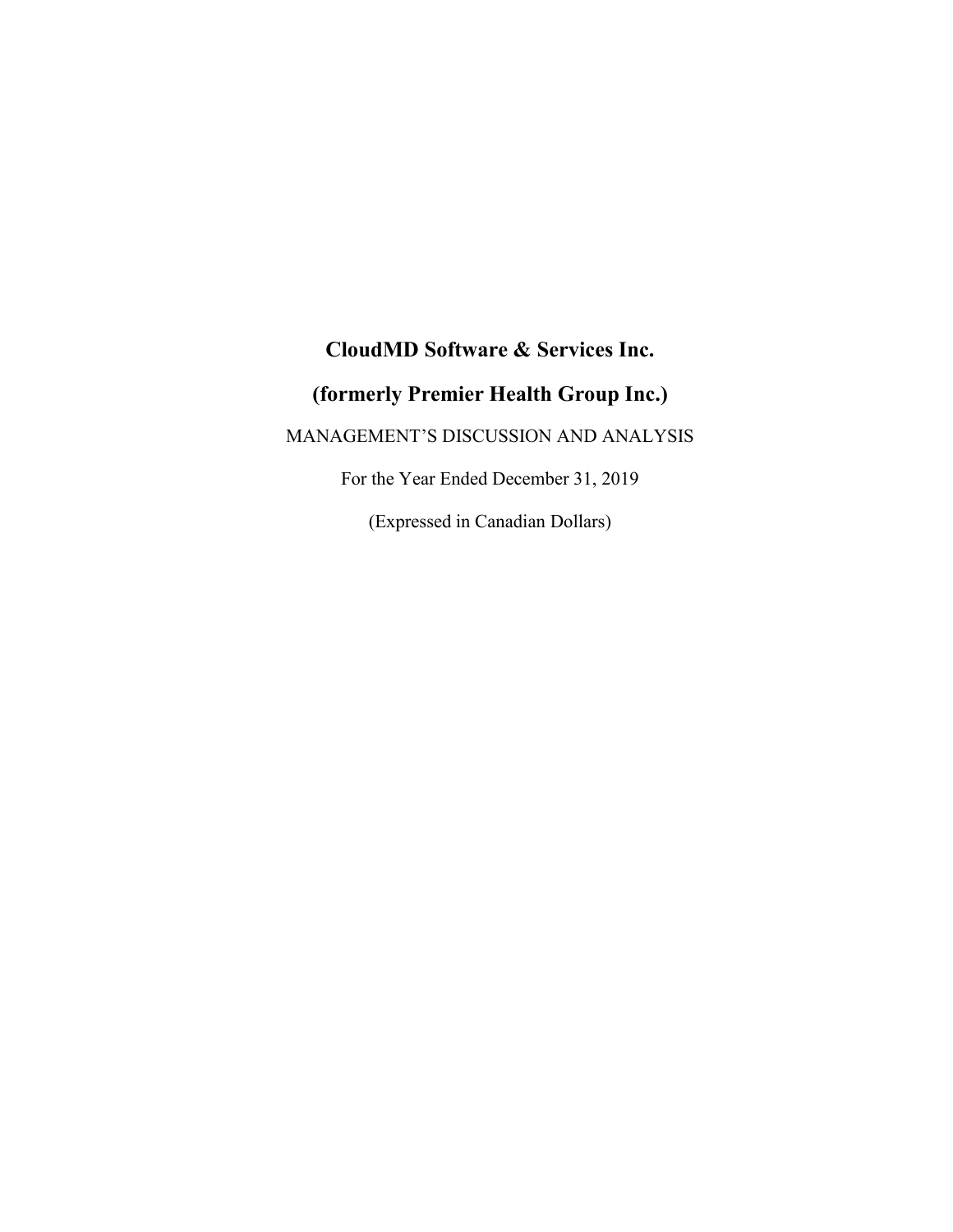# **INTRODUCTION**

# **Basis of Discussion & Analysis**

This management's discussion and analysis ("MD&A") for CloudMD Software & Services Inc (formerly, Premier Health Group Inc.). (the "Company") is dated as of May 11, 2020 and should be read in conjunction with the Company's audited consolidated financial statements for the year ended December 31, 2019, and the related notes thereto. The consolidated financial statements were prepared in accordance with International Financial Reporting Standards ("IFRS") as issued by the International Standards Board ("IASB"). All dollar amounts are in Canadian dollars, unless otherwise indicated.

All statements other than statements of historical fact in this MD&A are forward-looking statements. These statements represent the Company's intentions, plans, expectations and beliefs as of the date hereof, and are subject to risks, uncertainties and other factors of which many are beyond the control of the Company. These factors could cause actual results to differ materially from such forward-looking statements. Readers should not place undue reliance on these forward-looking statements. The Company undertakes no obligation to publicly revise these forward-looking statements to reflect subsequent events or circumstances.

Additional information relating to the Company can be located on the SEDAR website at www.sedar.com.

## **General**

The Company was incorporated on September 19, 2013 under the Business Corporations Act (British Columbia) as Proelium MMA Acquisition Corp., a wholly owned subsidiary of Web Watcher Systems Ltd. ("Web Watcher"). The Company became a reporting issuer as a result of the plan of arrangement carried out by Web Watcher dated October 23, 2013. On July 9, 2015, the Company changed its name to Premier Health Services Inc. and on September 18, 2015 changed its name to Premier Health Group Inc. On February 20, 2020, the Company changed its name to CloudMD Software & Services Inc.

On June 17, 2016, the Company completed the acquisition (99.9%) of a multidisciplinary rehabilitation business located in Santiago, Dominican Republic ("Clinicas"). The acquisition price was \$1,931,700 CND (US\$ 1,500,000). The purchase price is supported by the audited financial statements of Clinicas as of December 31, 2014 and 2015. The acquisition was financed by convertible promissory note in the amount of US\$ 1,500,000 (the "Note"). Note is a 5-year, 8.5% interest bearing, due on June 17, 2021. The holder of the Promissory Note has the right to convert (at any time) any outstanding balance of the principal and interest of the Promissory Note into common shares of the Company at \$0.25 per share. The Company had the right to prepay any amount of the outstanding principal and the interest of the Note without a penalty before the due date of the Note. The Note is secured by a general security agreement.

On April 17, 2018, the Company entered into a share purchase agreement with the Company's former CEO, who is also the former sole shareholder of Clinicas (the "Purchaser"). The Purchase Agreement was entered into as a prerequisite to entering into an acquisition agreement that would result in a change of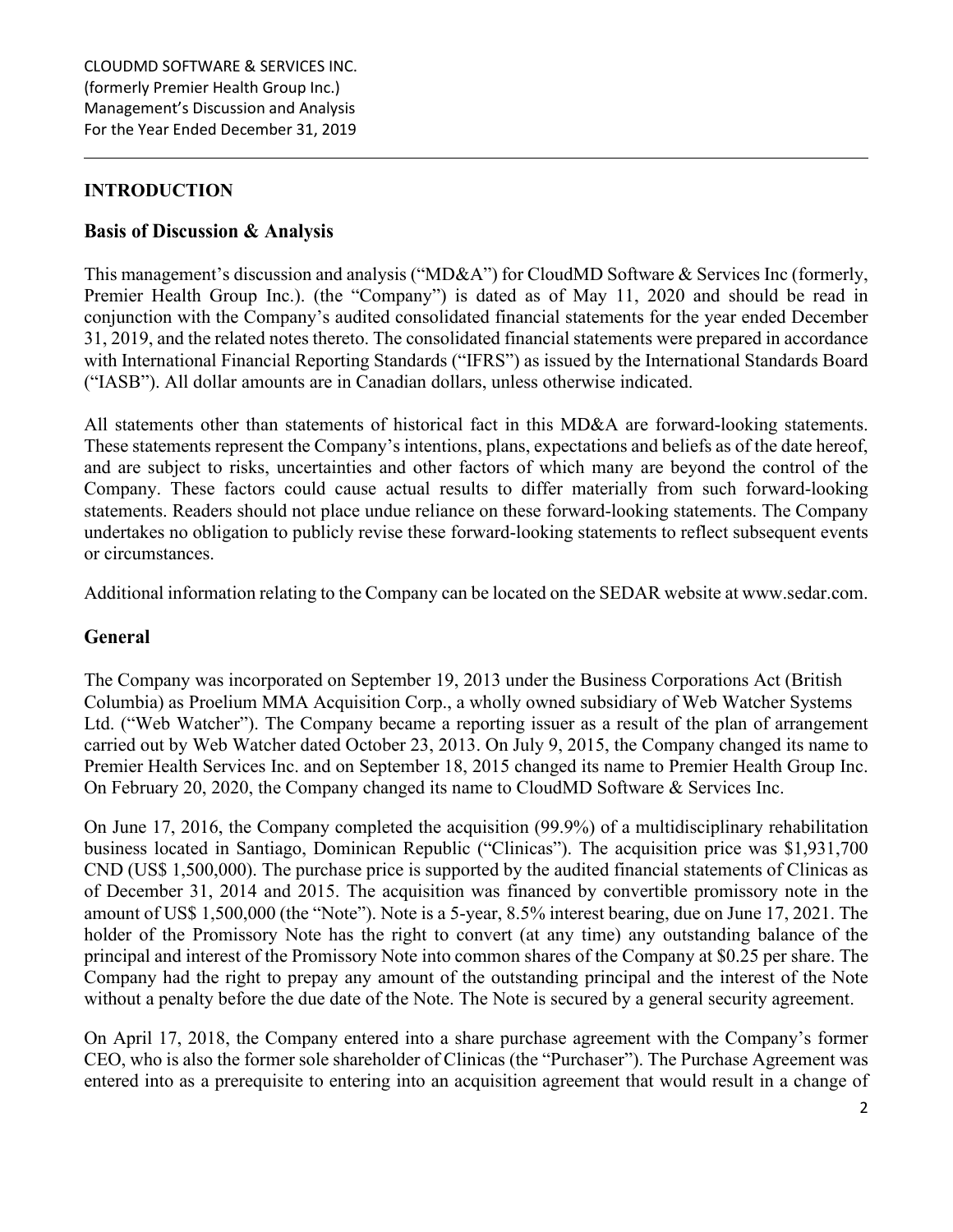control of the Company. The terms of the Purchase Agreement are detailed in Note 11 of the financial statements for the year ended December 31, 2018. This Purchase Agreement constituted a discontinued operation involving the loss of control of Clinicas by the Company as at December 31, 2017. During the year ended December 31, 2018, the Purchase Agreement was not executed. A subsequent settlement agreement was entered into April 1, 2019 (the "Settlement Agreement"). As a result of the Settlement Agreement, the loss of control of Clinicas constitutes a discontinued operation of the Company and all of the assets and liabilities of Clinicas have been classified as held-for-sale as at December 31, 2018. This resulted in a net liability of \$139,372 from discontinued operation as at December 31, 2018.

On July 25, 2018, the Company completed a non-brokered private placement raising aggregate gross proceeds of \$3,555,000 on issuance issued of an aggregate of 14,220,000 Common Shares at a subscription price of \$0.25 per Common Share.

On August 1, 2018, the Company completed the acquisition of all the issued and outstanding shares of HealthVue Ventures Ltd. ("HealthVue") thereof in consideration of \$1,000,000 in cash and an aggregate of 12,000,000 common shares of the Company at a deemed price of \$0.25 per share, of which 10,800,000 of such shares are restricted from trading with 1/6 released from the restriction every 6 months commencing January 30, 2019.

On August 14, 2018, the Company had issued 4,000,000 stock options to Directors, Officers, Consultants and employees exercisable at \$0.50 per share for a five-year term from date of grant.

On January 28, 2019, the Company completed the acquisition of all the issued and outstanding shares of Cloud Practice Inc. ("Cloud Practice") thereof in consideration of \$2,000,000 in cash and an aggregate of 3,947,368 common shares of the Company, of which 3,947,368 of such shares are restricted from trading with  $1/2$  released from the restriction every 6 months commencing July 28, 2019.

On February 4, 2019, the Company had issued 2,350,000 stock options to Consultants and employees exercisable at \$0.76 per share for a five-year term from date of grant.

On April 1, 2019, the Company entered into a settlement agreement with the Company's former CEO, who is also the former sole shareholder of Clinicas, to complete the full transfer of the Company's 99.9% ownership of Clinicas and the forgiveness of the convertible debenture held by the former CEO issued on the original purchase of 99.9% of Clinicas (the "Settlement Agreement").

As part of the Settlement Agreement, the Company completed the following:

- On April 1, 2019, as part of the settlement, the convertible debenture was forgiven. The amount of debenture outstanding as of March 31, 2019 was \$2,347,569 with \$880,845 recorded in equity, and the balance of \$1,466,724 in liabilities. As at June 30, 2019, the convertible debenture is no longer outstanding (*Note 10*),
- on April 1, 2019, the Company assigned to the Purchaser's company, Benras Holdings Inc., the following promissory notes as security for, and in full and final satisfaction of any amount owed by the Company to the Purchaser: (i) a promissory note dated February 20, 2018 plus interest owed to the Company by the former CFO and a company owned by the former CFO with an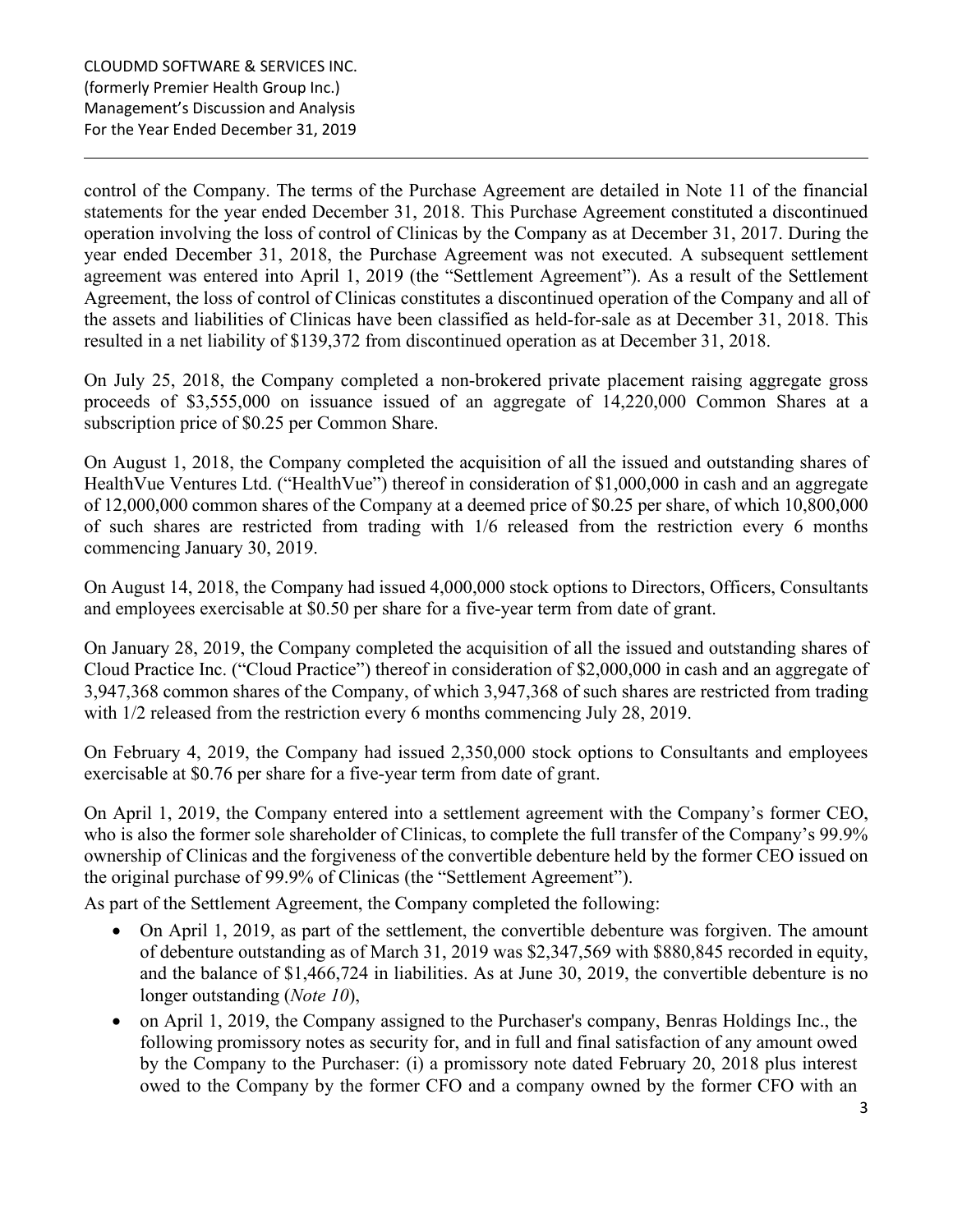amount outstanding as at December 31, 2018 of \$43,001, and (ii) a promissory note dated February 20, 2018 in the amount of \$220,000 plus interest owed to the Company by Explorinvest Capital Corp., a company partially owned by the former CFO of the Company (*Note 1*),

- on May 16, 2019, the Company issued 400,000 common shares, and
- on July 26, 2019, the Company issued 75,000 common shares.

As at December 31, 2019, no amounts were owing with regards to the Settlement Agreement.

On April 26, 2019, the Company closed the first tranche of a non-brokered private placement of 3,050,134 common shares for gross proceeds of \$1,982,610 (\$0.65 per common share). Each unit consisted of one common share and one-half of one common share purchase warrant of the Company. Each whole warrant is exercisable into one common share of the Company at an exercise price of \$1.00 until April 26, 2021.

On May 16, 2019, the Company closed the second tranche of a non-brokered private placement of 684,553 common shares for gross proceeds of \$444,960 (\$0.65 per common share). Each unit consisted of one common share and one-half of one common share purchase warrant of the Company. Each whole warrant is exercisable into one common share of the Company at an exercise price of \$1.00 until May 16, 2021.

On July 17, 2019, the Company completed the acquisition of all of the issued and outstanding shares of two pharmacies ("Pharmacies") based in Metro Vancouver, B.C. In consideration for the acquisition, the Company paid \$1,022,998 in cash, and issued 3,432,384 common shares of the Company.

On July 17, 2019, the Company had issued 200,000 stock options to employees of the Company, exercisable at \$0.32 per share for a five-year term from date of grant.

On August 20, 2019, the Company had issued 2,400,000 stock options to consultants of the Company, exercisable at \$0.25 per share for a five-year term from date of grant.

On September 30, 2019, the Company closed a non-brokered private placement of 5,250,000 common shares for gross proceeds of \$2,100,000 (\$0.40 per common share). Each unit consisted of one common share and one-half of one common share purchase warrant of the Company. Each whole warrant is exercisable into one common share of the Company at an exercise price of \$0.65 until September 30, 2021.

On November 6, 2019, the Company had issued 300,000 stock options to consultants of the Company, exercisable at \$0.40 per share for a five-year term from date of grant.

On November 19, 2019, the Company issued 450,000 common shares at a price of \$0.35 to consultants of the Company and 60,000 common shares at a price of \$0.35 to management of the Company.

Our head office registered, and records office is located at 810-789 W Pender Street, Vancouver, British Columbia, V6C 1H2, Canada.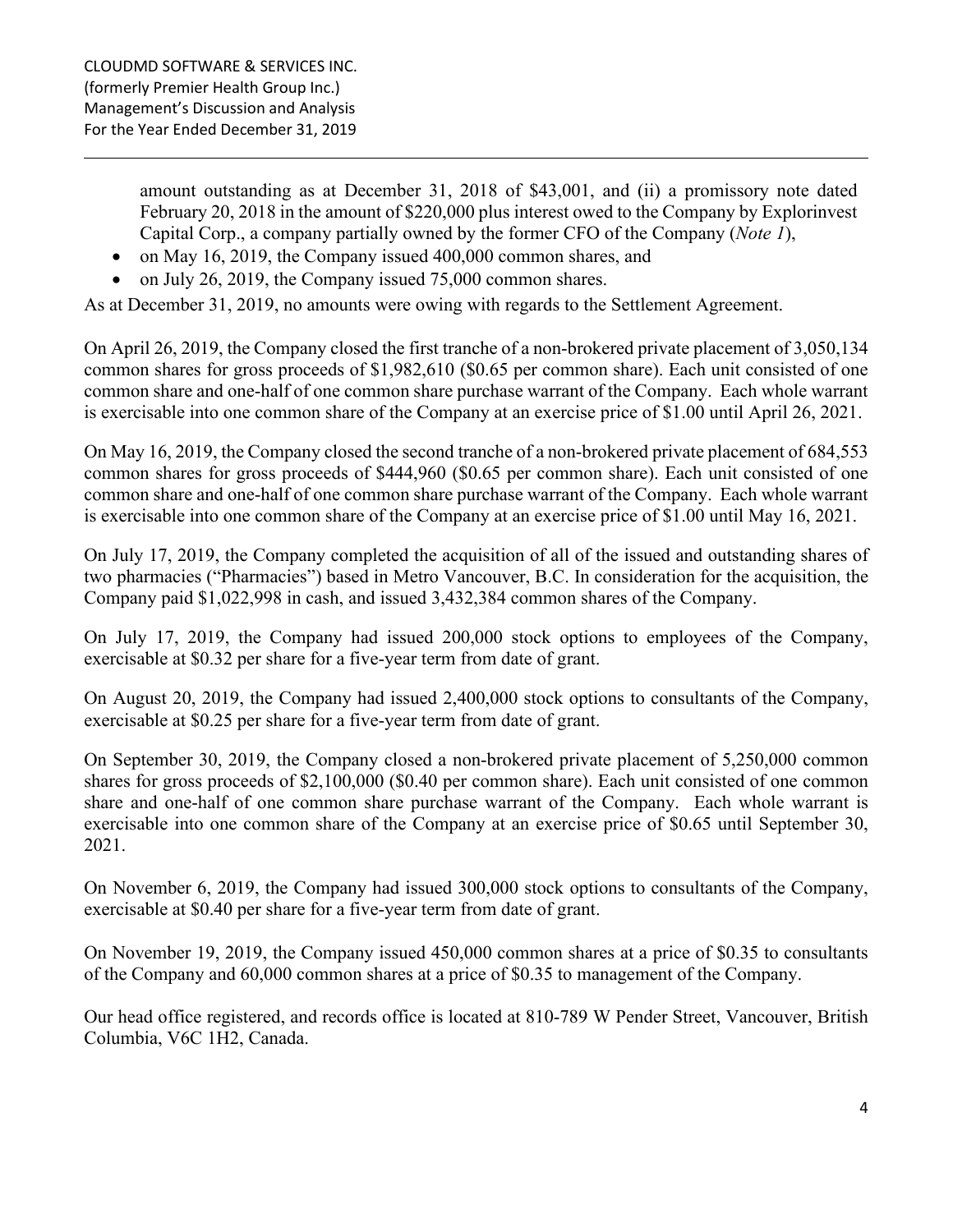## **THE COMPANY AND BUSINESS**

#### **Company Overview**

The Company was incorporated under the Business Corporations Act (British Columbia) on September 19, 2013. On August 1, 2018, the Company acquired HealthVue. On January 28, 2019, the company acquired Cloud Practice. On July 17, 2019, the company acquired two Pharmacies. The Company's main revenue is generated from the operation and management of primary care clinics, pharmacies and from the sale of healthcare software using a software as a service ("SAAS") model.

HealthVue provides telemedicine visits remotely and full-service family practice from its multiple clinic locations throughout the Lower Mainland in British Columbia. The clinics are fully digitized and interconnected using the latest in healthcare technology. HealthVue has been one of the pioneers of incorporating bricks and mortar locations with telemedicine as a form of healthcare delivery to their patients.

Cloud Practice is a technology company that offers cloud-based electronic medical records software, medical billing software and an online patient portal for medical clinics using a software as a service ("SAAS") model. Cloud Practice services over 376 clinics across Canada, 3000 doctors and has approximately 3 million patient charts in their database.

The Pharmacies' main business is the retailing of prescription drugs, over-the-counter drugs, and other front store items. In addition to product retailing, the Pharmacies provide clinical services like med reviews and compounding services.

The Company is focused on innovative health care approaches that combine human skill-based expertise with emerging technologies. The Company, in conjunction with its subsidiary Cloud Practice, is developing proprietary technologies to deliver quality healthcare through the combination of connected primary care clinics, telemedicine, and an artificial intelligence (AI) enabled patient portal.

The Company is planning to aggressively grow its patient base through acquisition and organic growth over the next 12 months. CloudMD is planning on acquiring, and/or partnering with, other businesses and technologies that complement its business plan. This patient centric approach has been very well received and the company will continue to find ways to improve access to convenient and efficient healthcare.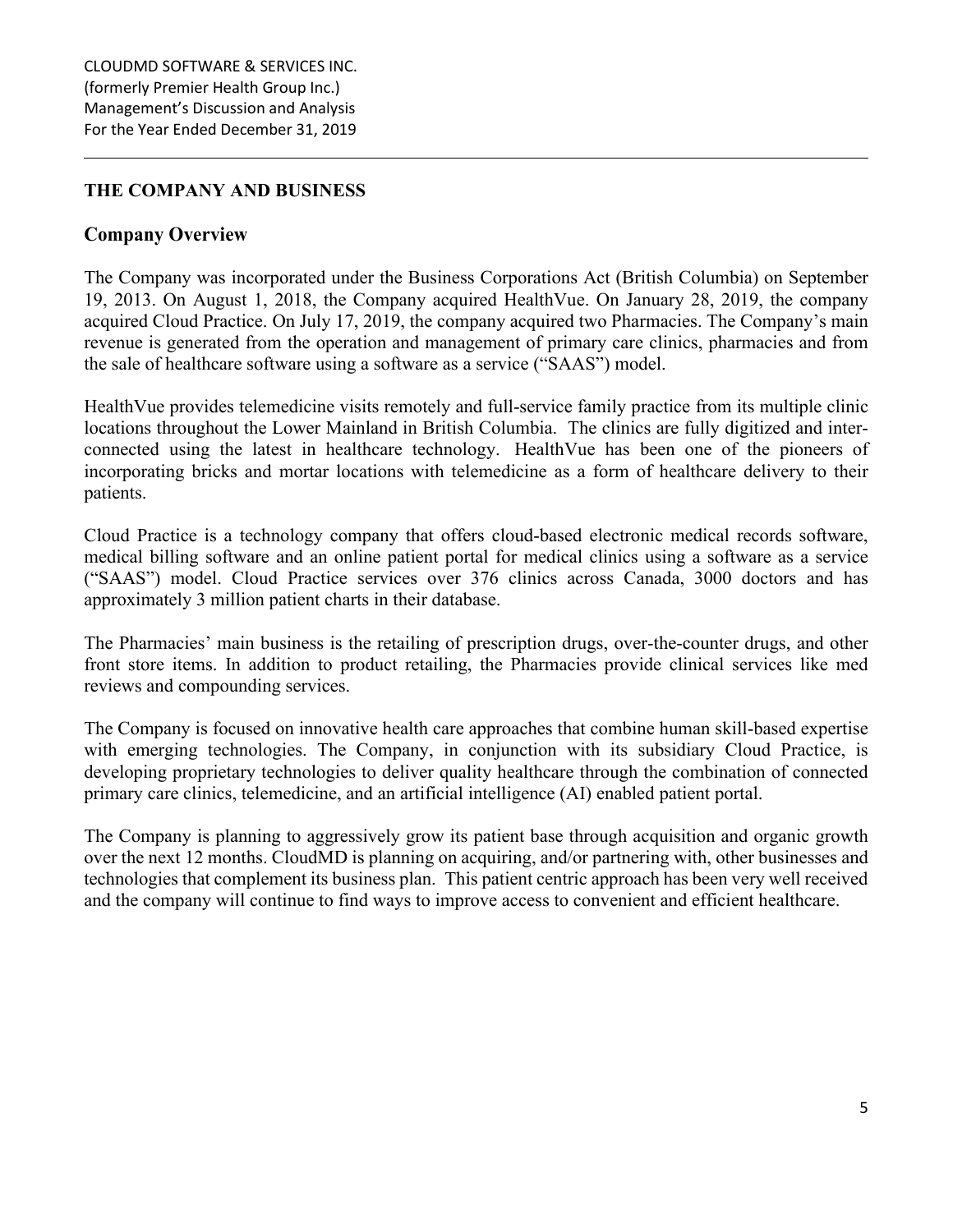# **SELECTED QUARTERLY INFORMATION**

|                    | 04 2019       | 03 2019       | 02 2019     | 01 2019     | 04 2018     | 03 2018                  | 02 2018    | 01 2018    |
|--------------------|---------------|---------------|-------------|-------------|-------------|--------------------------|------------|------------|
|                    |               |               |             | (1)         | (1)         | (1)                      | (1)        | (1)        |
| Revenue            | (2,442,317)   | (2, 165, 217) | (1,061,569) | (1,100,330) | (763, 468)  | (438,080)                |            |            |
| Fees paid to       |               |               |             |             |             |                          |            |            |
| Doctors            | 478,257       | 494,340       | 534,506     | 648,752     | 564,357     | 323,041                  |            |            |
| Cost of goods sold | 902,263       | 671,929       |             |             |             | $\overline{\phantom{a}}$ |            |            |
| Expenses           | 2,203,114     | 2,099,972     | 1,483,452   | 1,839,287   | 1,722,875   | 788,687                  | 128,707    | 128,277    |
| Other (income)     |               |               |             |             |             |                          |            |            |
| expense            |               | 6,047         | 140,225     | (14, 852)   | 111,966     | 39,968                   | 38,609     | 38,423     |
| Net income (loss)  |               |               |             |             |             |                          |            |            |
| for the period     | (1, 141, 317) | (1,107,071)   | (1,096,614) | (1,372,857) | (1,635,730) | (713, 616)               | (167, 316) | (166, 700) |
| Income (Loss) per  |               |               |             |             |             |                          |            |            |
| common share       | (0.01)        | (0.01)        | (0.02)      | (0.02)      | (0.06)      | (0.25)                   | (0.01)     | (0.00)     |
| Total assets       | 17,726,254    | 17,901,722    | 10,411,157  | 10,436,925  | 6,423,328   | 6,655,638                | 302,995    | 343,082    |
| Total liabilities  | 6,484,970     | 5,881,738     | 1,125,297   | 4,640,960   | 2,218,491   | 1,765,236                | 1,593,041  | 1,464,540  |
| Dividends          |               |               |             |             |             |                          |            |            |
| declared           |               |               |             |             |             | -                        |            |            |

The following financial data has been prepared in accordance with IFRS:

(1) These amounts are shown including the revenues and expenses from the discontinued operations.

For the three-month period ended December 31, 2019 the Company incurred a loss of \$1,141,317 as compared to a net loss of \$1,635,730 for the same period in 2018. The Company reported revenues for the three months ended December 31, 2019 of \$2,442,317 (2018: \$763,468). The net loss for the 3 month period ended December 31, 2019 was mainly due to \$283,939 (2018: \$528,625) of stock based compensation; \$478,257 (2018: \$564,357) of fees paid to doctors; \$902,263 (2018: \$Nil) of cost of goods sold; 966,802 (2018: \$244,046) of wages & salaries; \$164,536 (2018: 75,628) of office and administration; \$229,981 (2018: \$145,769) of professional fees; \$150,250 (2018: nil) of research and development and \$137,556 (2018: \$566,800) of marketing and advertising.

## **SELECTED ANNUAL INFORMATION**

|                                   | 2019        | 2018                     | 2017       |
|-----------------------------------|-------------|--------------------------|------------|
| Revenue                           | (6,769,433) | (1,201.548)              |            |
| <b>Operating Expenses</b>         | 11,355,872  | 3,655,944                | 726,204    |
| Other (income) expense            | (31, 772)   | 142,719                  | (612, 399) |
| Loss from discontinued operations | 163,192     | 86,247                   | 73,715     |
| Net income (loss) for the year    | (4,717,859) | (2,683,362)              | (187, 520) |
| Income (Loss) per common share    | (0.07)      | (0.06)                   | (0.02)     |
| Total assets                      | 17,726,254  | 6,423,328                | 410,810    |
| Total liabilities                 | 6,484,970   | 2,218,491                | 1,369,953  |
| Dividends declared                | ۰           | $\overline{\phantom{0}}$ |            |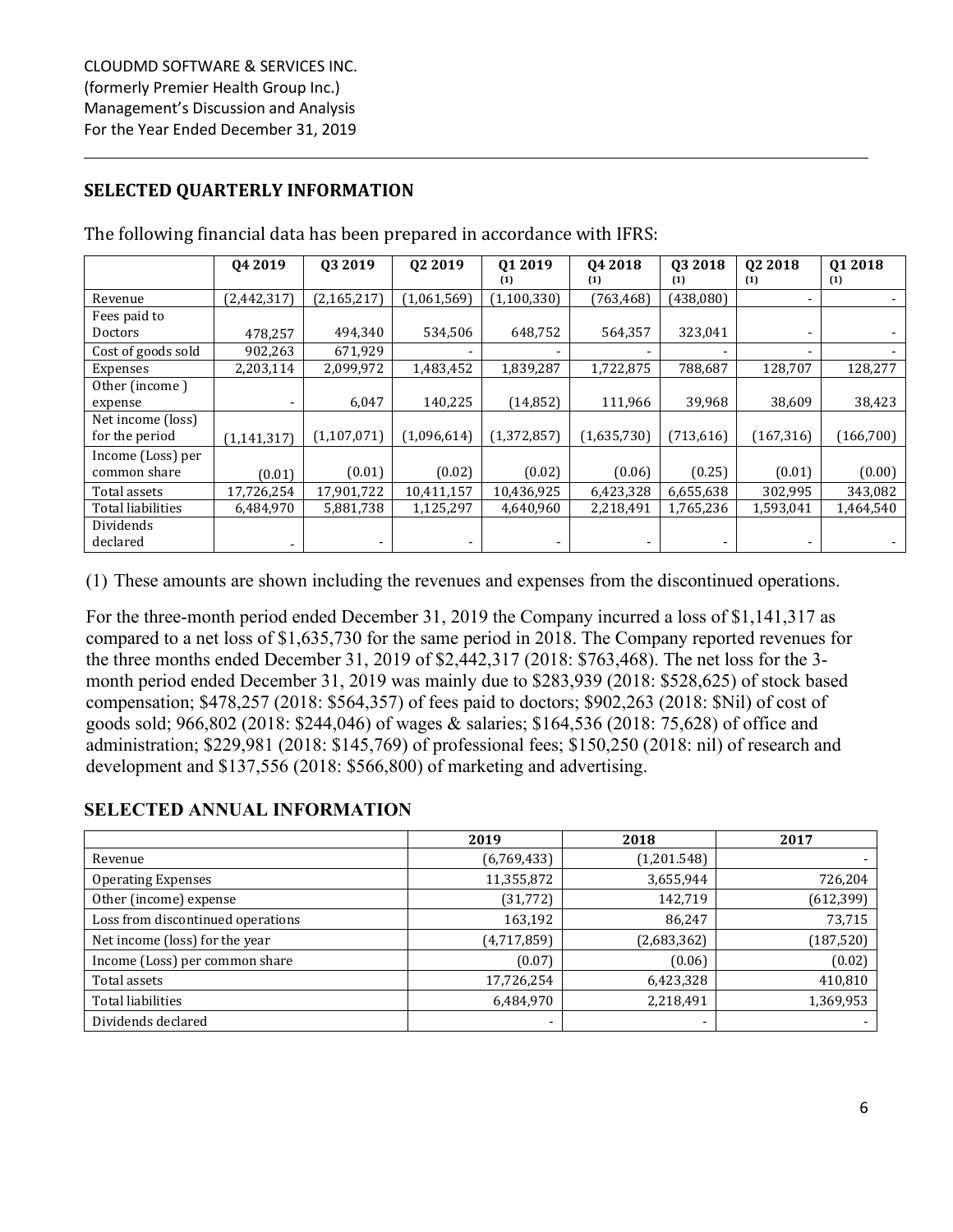The consolidated financial statements have been prepared in accordance with IFRS as issued by the International Accounting Standards Board ("IASB") and interpretations of the International Financial Reporting Interpretations Committee ("IFRIC").

The consolidated financial statements are presented in Canadian dollars, which is the functional currency of the parent Company and its subsidiaries. These consolidated financial statements have been prepared on a historical cost basis, except for certain financial instruments classified as fair value through profit or loss, and available-for-sale, which are stated at their fair value. In addition, these consolidated financial statements have been prepared using the accrual basis of accounting, except for certain cash flow information.

# **FINANCIAL POSITION**

At December 31, 2019, the Company had current assets of \$3,385,628 and current liabilities of \$2,574,867. At December 31, 2019, the Company had working capital of \$810,761 compared to working capital of \$158,720 at December 31, 2018. The Company has to rely upon the sale of equity securities primarily through private placements for the cash required for acquisition and operating expenses.

## **Additional Disclosure for Venture issuers without Significant Revenue**

In the year ending December 31, 2019, the Company has generated \$6,769,433 in revenue from the Healthvue clinics, Cloud Practice and the Pharmacies compared to \$1,201,548 for the year ended December 31, 2018. The net loss in the year included is mainly due to the non-cash expense of stock based compensation of \$1,755,730 (2018 - \$865,014), amortization of \$545,821 (2018 - \$14,550) and accretion and interest of the debenture in the amount of \$86,330 (2018 - \$315,582), physician fees in the amount of \$2,155,855 (2018 - \$887,398), cost of goods sold of \$1,574,192 (2018 - \$Nil), wages & salaries in the amount of \$2,812,215 (2018 – \$408,221), professional fees in the amount of \$535,253  $(2018 - $176,788)$ , and marketing fees in the amount of \$996,323 (2018 – \$710,246). The other variables pertain to foreign exchange gain of \$37,819 (2018 - \$142,719) and loss from discontinued operations of \$163,192 (2018 - \$86,247).

# **LIQUIDITY AND CAPITAL RESOURCES**

## **Changes in Cash Position**

|                                                     | For the Year Ended                     |             |  |
|-----------------------------------------------------|----------------------------------------|-------------|--|
|                                                     | December 31, 2019<br>December 31, 2019 |             |  |
| Cash (used in) /provided by:                        |                                        |             |  |
| Net cash (used in) operating activities             | (2,085,871)                            | (1,119,862) |  |
| Net cash (used in) provided by investing activities | (2,579,977)                            | (1,380,046) |  |
| Net cash provided by financing activities           | 5,306,707                              | 3,555,000   |  |
| Increase (decrease) in cash                         | 640,859                                | 1,055,092   |  |
| Cash, beginning of year                             | 1,055,543                              | 451         |  |
| Cash, ending of year                                | 1,696,402                              | 1,055,543   |  |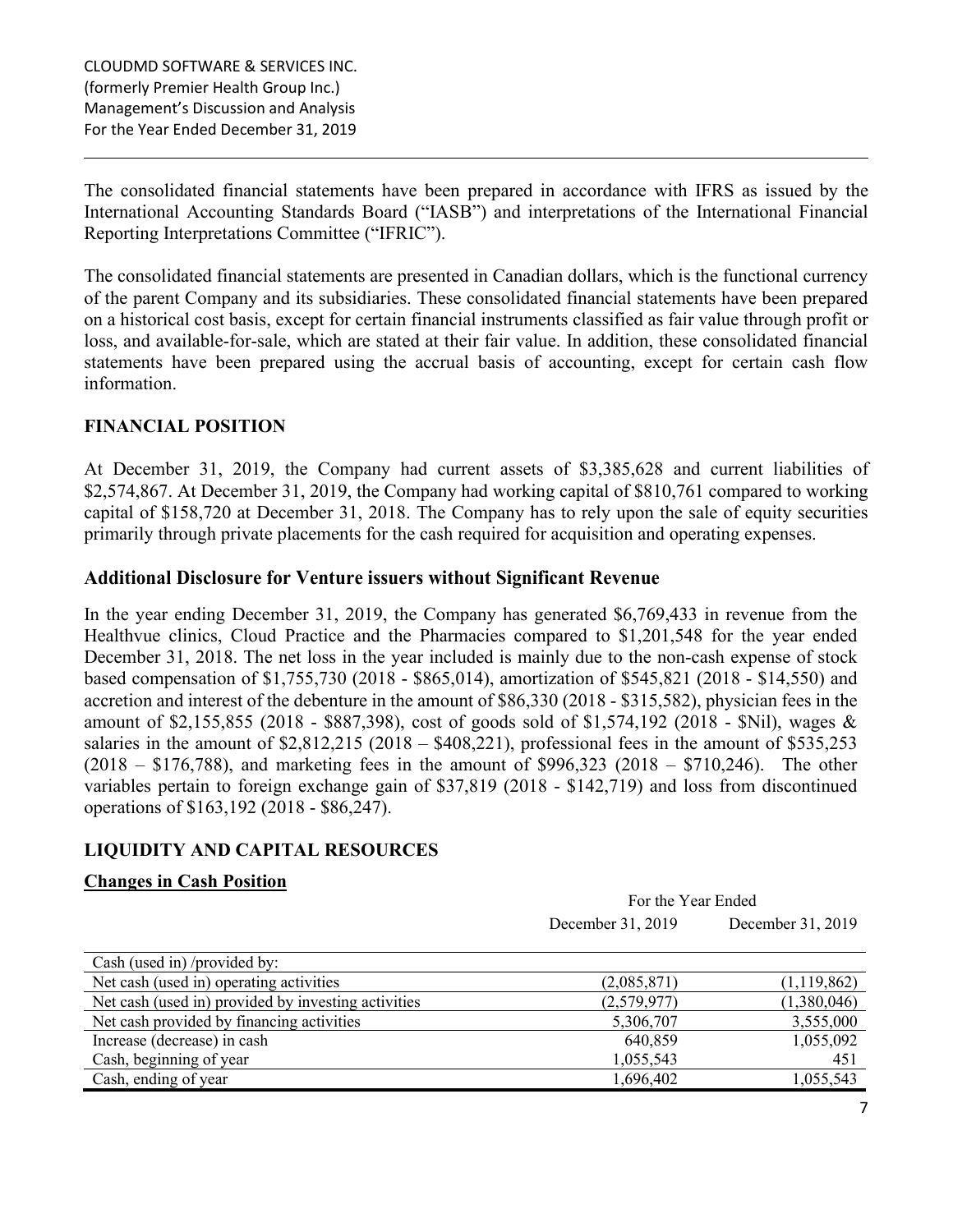The Company had cash of \$1,696,402 at December 31, 2019 compared to \$1,055,543 at December 31, 2018. During the year ended December 31, 2019, the Company had cash outflows from operations of (\$2,085,871) compared to cash outflows of (\$1,119,862) in 2018.

Cash used in investing activities during the year ended December 31, 2019 was (\$2,579,977) compared to cash used by investing activities of (\$1,380,046) for the year ended December 31, 2018, which was mainly due to payments towards the acquisition of Cloud Practice and the Pharmacies in 2019. During the year ended December 31, 2019, the Company paid (\$1,500,000) in cash as part of the consideration paid for the acquisition of Cloud Practice and (\$1,022,998) in cash as part of the consideration paid for the acquisition of the Pharmacies. The Company received an amount of \$200,000 for a refundable deposit paid on a potential acquisition that was not executed. Additionally, the Company paid (326,554) in cash as a deposit for the acquisition of Livecare Health Canada Inc.

Cash provided by financing activities during the year ended December 31, 2019 was \$5,306,707 compared to cash provided in financing activities of \$3,555,000 for the year ended December 31, 2018, mainly due to proceeds from the issuance of shares in the amount of \$4,527,570 net of share issuance cost paid in cash in the amount of (\$244,163), the exercise of options in the amount of \$700,000, cash from a bank line of credit in the amount of \$809,752 and lease payments made in the amount of (\$337,451).

# **OFF-BALANCE SHEET ARRANGEMENTS**

The Company has no off-balance sheet arrangements.

# **PROPOSED TRANSACTIONS**

There are no proposed transactions that have not been disclosed herein.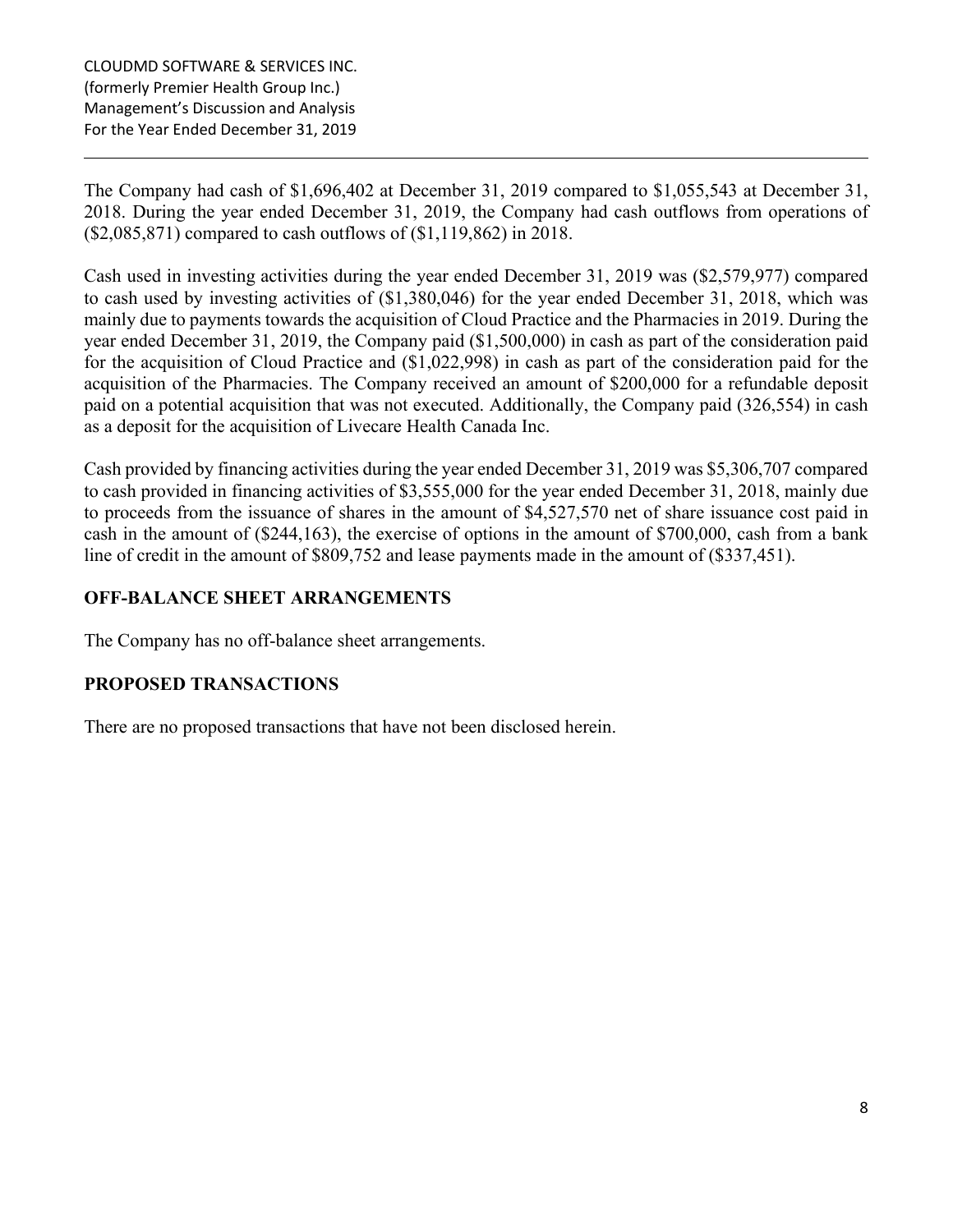## **SHARE CAPITAL**

- a) **Authorized:** unlimited common shares without par value
- b) **Share Capital:** As at December 31, 2019, the issued share capital comprises 81,213,470 (December 31, 2018 – 61,664,031) common shares.

## *During the year ended December 31, 2019:*

- The Company issued 3,947,368 common shares with a fair value of \$2,325,964 for the business acquisition of Cloud Practice. (Note 3).
- The Company issued 3,432,384 common shares with a fair value of \$714,981 for the business acquisition of two pharmacies based in Metro Vancouver, B.C. (Note 3).
- On November 19, 2019, the Company announced the appointment of Dr. David Ostrow, MD as Chief Medical Officer and the addition of Mona Elesseily to its newly formed advisory board as a Digital Marketing Strategist. The Company issued an aggregate of 510,000 common shares in consideration for future services at a price of \$0.35 per common share.
- The Company completed a non-brokered private placement of 3,734,687 units for gross proceeds of \$2,427,547 (\$0.65 per common share). Each unit consisted of one common share and one-half of one common share purchase warrant of the Company. Each whole warrant is exercisable into one common share of the Company at an exercise price of \$1.00 for two years from closing.

In connection with this private placement, agents were paid cash commissions of \$108,163 and issued 161,520 agent's warrants. Each agent's warrant is exercisable into one additional common share at an exercise price of \$1.00 until April 26, 2021. The agent's warrants have a fair value equal to \$46,685 (see Note 18 (c) for further information on the fair value calculation).

• The Company closed a non-brokered private placement of 5,250,000 units for gross proceeds of \$2,100,000 (\$0.40 per common share). Each unit consisted of one common share and one-half of one common share purchase warrant of the Company. Each whole warrant is exercisable into one common share of the Company at an exercise price of \$0.65 until September 30, 2021.

In connection with this private placement, agents were paid cash commissions of \$136,000 and issued 340,000 agent's warrants. Each agent's warrant is exercisable into one additional common share at an exercise price of \$0.65 until September 30, 2021. The agent's warrants have a fair value equal to \$62,566 (see Note 18 (c) for further information on the fair value calculation).

- The Company issued 600,000 common shares at a price of \$0.50, for gross proceeds of \$300,000 through the exercise of options. The options had a fair value of \$147,570, which was removed from the share-based payment reserve into share capital.
- The Company issued 1,600,000 common shares at a price of \$0.25, for gross proceeds of \$400,000 through the exercise of options. The options had a fair value of \$297,886, which was removed from the share-based payment reserve into share capital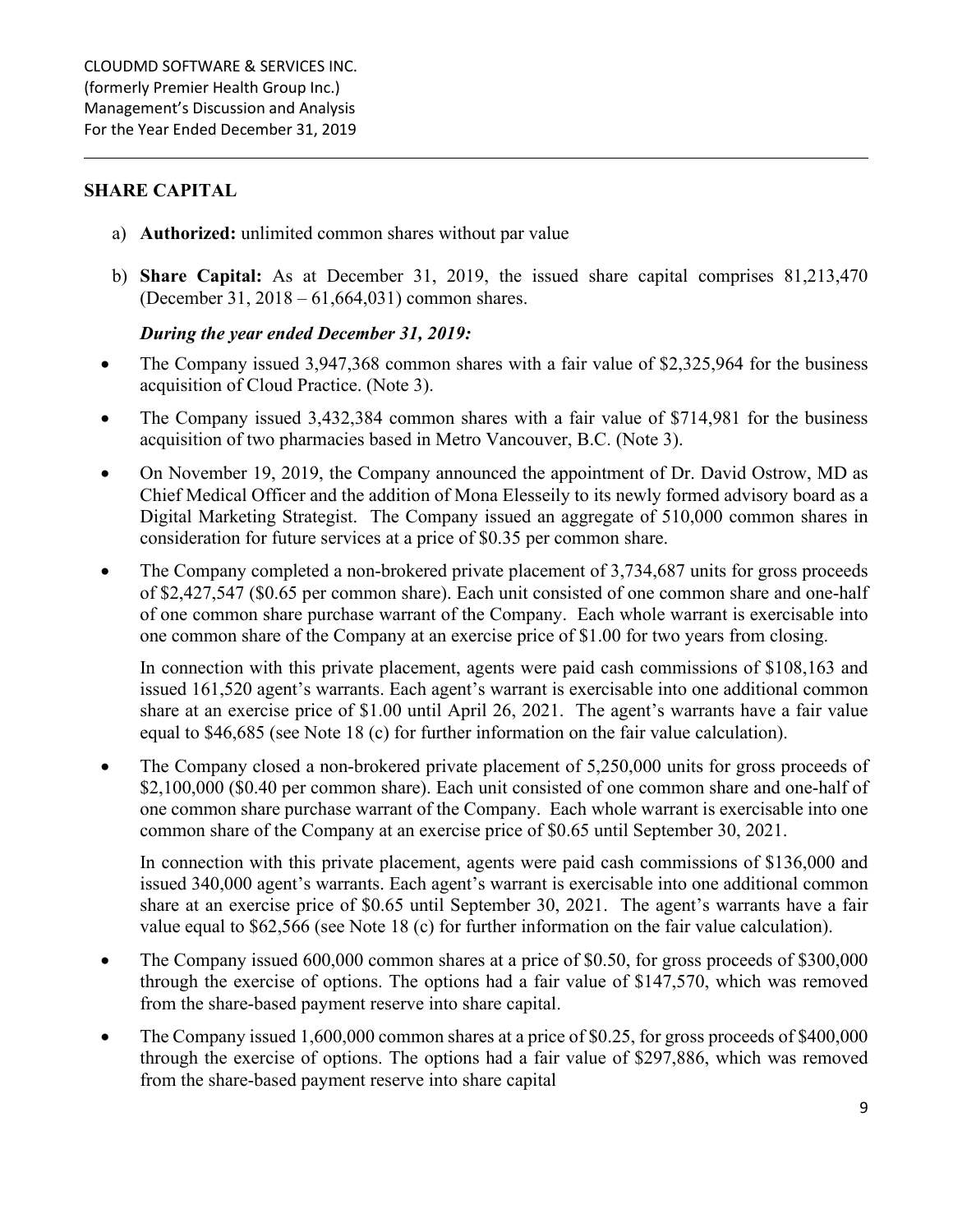• The Company issued 475,000 common shares valued at 205,750, as part of the settlement agreement to complete the full transfer of the Company's 99.9% ownership of Clinicas and the forgiveness of the convertible debenture held by the former CEO issued on the original purchase of 99.9% of Clinicas (see Note 20 for further information on the Settlement Agreement).

## *During the year ended December 31, 2018:*

- On July 25, 2018, the Company closed a non-brokered private placement of 14,220,000 common shares for gross proceeds of \$3,555,000 (\$0.25 per common share).
- On August 1, 2018, the Company issued 12,000,000 common shares at a price of \$0.25 for the business acquisition of HealthVue Ventures Ltd. (Note 3)
- On October 9, 2018, the Company issued 500,000 common shares for marketing and advertising expense valued at \$435,000 (\$0.87 per common share).

# c) **Agent's Warrants**

On April 26, 2019, 161,520 agent's warrants were issued in connection with a private placement. Each agent's warrant is exercisable into one additional common share at an exercise price of \$1.00 until April 26, 2021. The agent's warrants have a 2-year expiry date from the date of issue. The fair value of the agent's warrants at the issue date was \$46,684, of which \$46,684 was recorded as a share issuance cost and as a credit to Reserves in the period ended June 30, 2019.

The agent's warrant pricing model used an average risk-free rate of 1.57%, estimated life of 2 years, volatility of 100% and dividend yield of 0%.

On September 30, 2019, 340,000 agent's warrants were issued in connection with a private placement. Each agent's warrant is exercisable into one additional common share at an exercise price of \$0.65 until September 30, 2021. The agent's warrants have a 2-year expiry date from the date of issue. The fair value of the agent's warrants at the issue date was \$62,566, of which \$62,566 was recorded as a share issuance cost and as a credit to Reserves in the year ended December 31, 2019.

The agent's warrant pricing model used an average risk-free rate of 1.49%, estimated life of 2 years, volatility of 100% and dividend yield of 0%.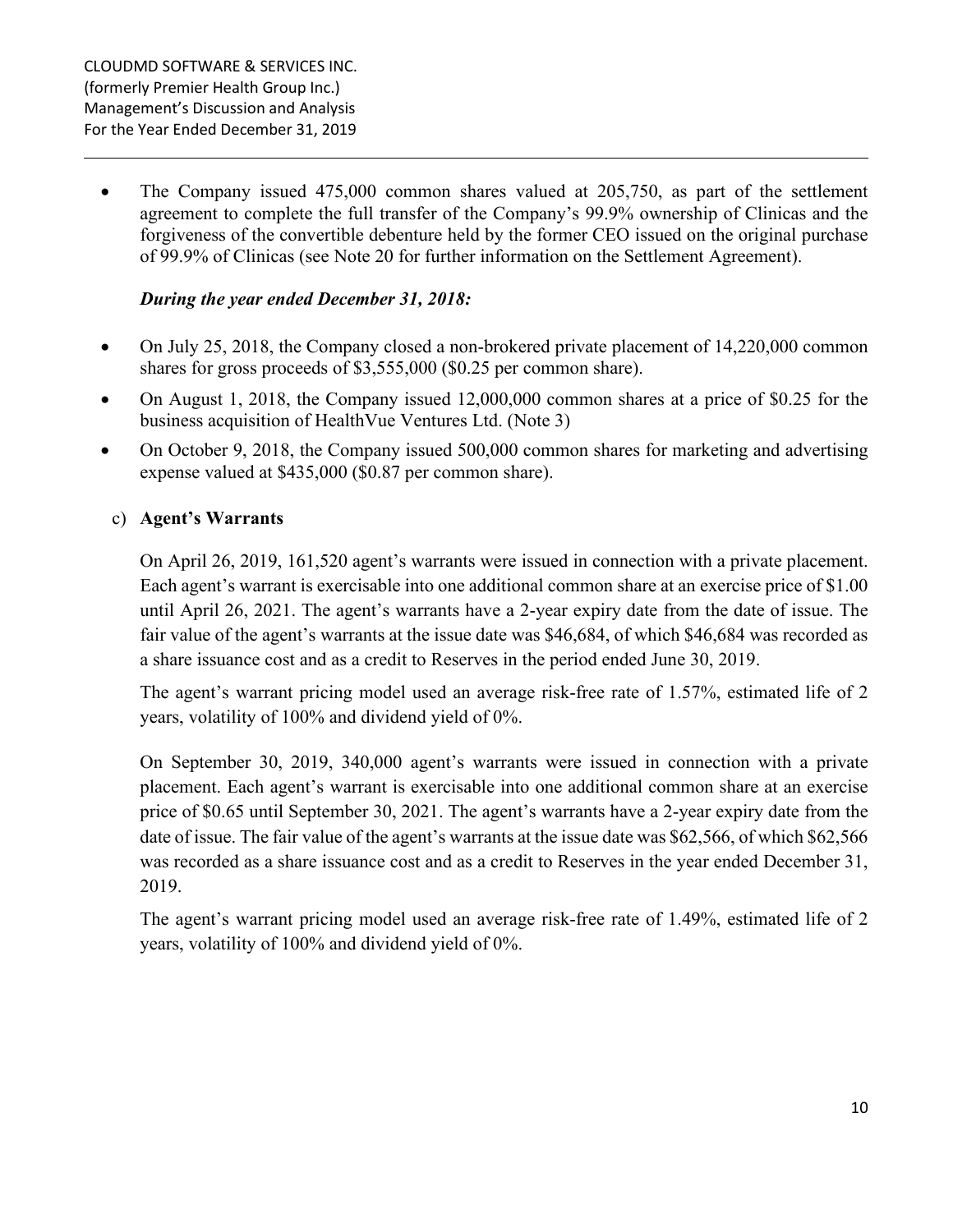|                                       | December 31, 2019 |                          |           | December 31, 2018 |  |
|---------------------------------------|-------------------|--------------------------|-----------|-------------------|--|
|                                       | Number of         | Weighted                 | Number of | Weighted          |  |
|                                       | Agent's           | Average                  | Agent's   | Average           |  |
|                                       | Warrants          | <b>Exercise Price \$</b> | Warrants  | Exercise Price \$ |  |
|                                       |                   |                          |           |                   |  |
| Balance outstanding beginning of year | ۰                 |                          |           |                   |  |
| Agent's warrants Issued               | 501,520           | 0.76                     |           |                   |  |
| Agent's warrants Exercised            |                   |                          |           |                   |  |
| Balance outstanding end of year       | 501,520           | 0.76                     |           |                   |  |

*The following is a summary of agent's warrants activities during the year ended December 31, 2019 and December 31, 2018:* 

During the year ending December 31, 2019, the Company issued 501,520 agent's warrant, no warrants were exercised.

*As at December 31, 2019, the Company had the following agent's warrants outstanding, all of which are exercisable at December 31, 2019:* 

| Outstanding | <b>Exercise Price S</b> | <b>Remaining Life (Years)</b> | <b>Expiry Date</b> |
|-------------|-------------------------|-------------------------------|--------------------|
| 161,520     | 00.1                    | 1.32                          | April 26, 2021     |
| 340,000     | 0.65                    | 1.75                          | September 30, 2021 |
| 501,520     |                         | 1.61                          |                    |

#### d) **Shareholders' Warrants**

During the year ended December 31, 2019, the Company issued a total of 4,492,344 shareholders' warrants in connection with its private placements. These warrants have a fair value of \$nil, valued using the residual value method.

On April 26, 2019, 1,525,067 shareholders' warrants were issued in connection with a private placement. Each shareholders' warrant is exercisable into one additional common share at an exercise price of \$1.00 until April 26, 2021.

On May 16, 2019, 342,277 shareholders' warrants were issued in connection with a private placement. Each shareholders' warrant is exercisable into one additional common share at an exercise price of \$1.00 until May 16, 2021.

On September 30, 2019, 2,625,000 shareholders' warrants were issued in connection with a private placement. Each shareholders' warrant is exercisable into one additional common share at an exercise price of \$0.65 until September 30, 2021.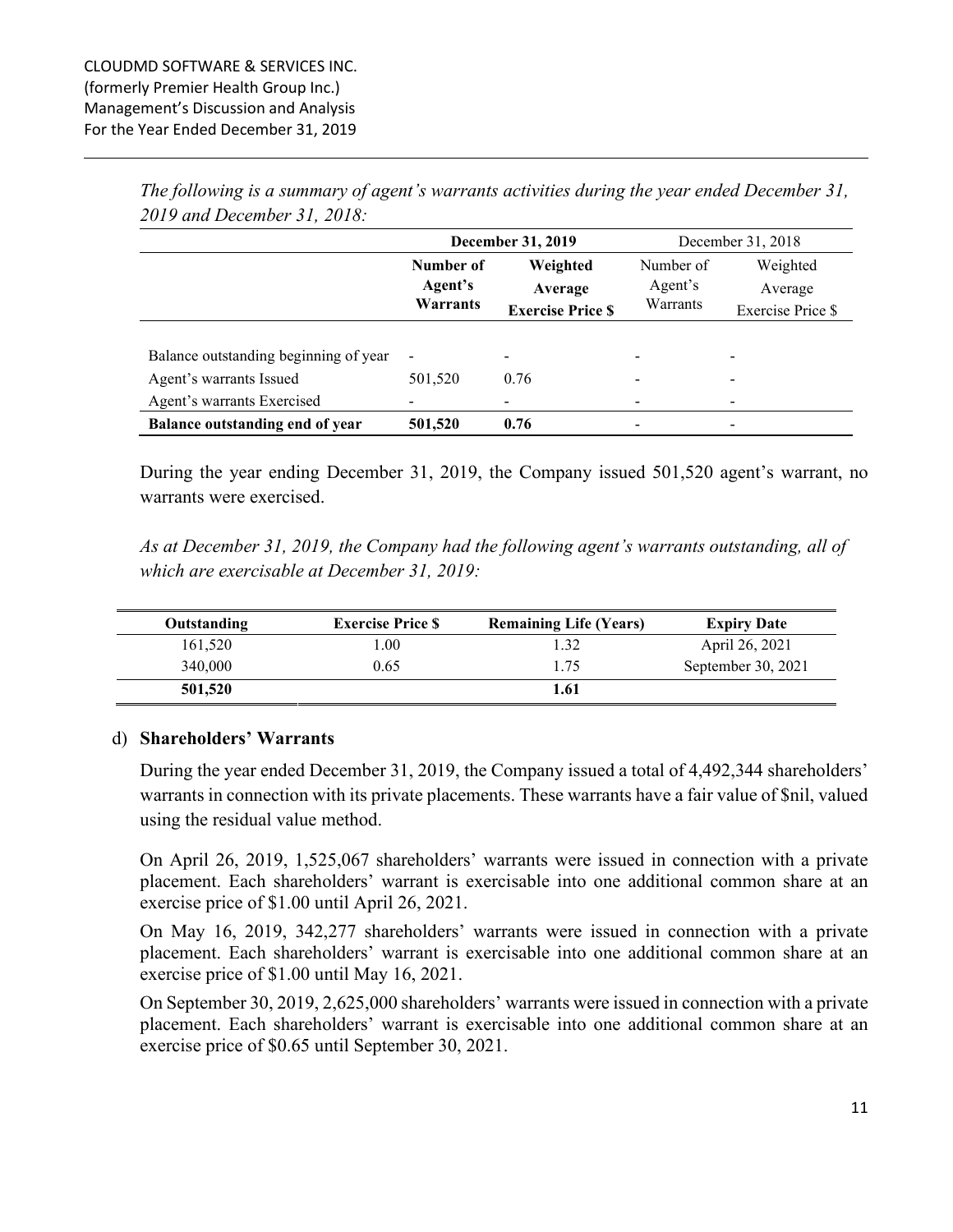*The following is a summary of shareholders' warrants activities during the year ended December 31, 2019 and December 31, 2018:* 

|                                       |               | <b>December 31, 2019</b> | December 31, 2018        |                          |  |
|---------------------------------------|---------------|--------------------------|--------------------------|--------------------------|--|
|                                       | Number of     | Weighted                 | Number of                | Weighted                 |  |
|                                       | Shareholders' | Average                  | Shareholders'            | Average                  |  |
|                                       | Warrants      | <b>Exercise Price \$</b> | Warrants                 | Exercise Price \$        |  |
|                                       |               |                          |                          |                          |  |
| Balance outstanding beginning of year |               |                          |                          |                          |  |
| Shareholders' warrants Issued         | 4,492,344     | 0.80                     | $\overline{\phantom{0}}$ | $\overline{\phantom{0}}$ |  |
| Shareholders' warrants Exercised      |               |                          | $\overline{\phantom{0}}$ |                          |  |
| Balance outstanding end of year       | 4,492,344     | 0.80                     | $\overline{\phantom{0}}$ |                          |  |

During the year ending December 31, 2019, the Company issued 4,492,344 shareholders' warrants, and none were exercised.

*As at December 31, 2019, the Company had the following shareholders' warrants outstanding, all of which are exercisable at December 31, 2019:* 

|             |                       | Remaining    |                    |
|-------------|-----------------------|--------------|--------------------|
| Outstanding | <b>Exercise Price</b> | Life (Years) | <b>Expiry Date</b> |
|             |                       |              |                    |
| 1,525,067   | \$1.00                | 1.32         | April 26, 2021     |
| 342,277     | \$1.00                | 1.38         | May 16, 2021       |
| 2,625,000   | \$0.65                | 1.75         | September 16, 2021 |
| 4,492,344   | \$0.80                | 1.58         |                    |

#### e) **Escrow shares**

As at December 31, 2019, the Company has 13,056,068 common shares held in escrow.

Escrow shares will be released as follows:

- 1,800,000 shares on January 1, 2020, and the same amount released each six months thereafter until the last 1,800,000 are released on August 1, 2021.
- 1,973,684 shares on January 28, 2020.
- 686,477 shares on January 17, 2020, and the same amount released each four months thereafter until the last 686,477 are released on May 17, 2021.
- 25,000 shares on January 16, 2020, and the same amount released each month thereafter until the last 25,000 are released on April 19, 2021.
- 5,000 shares on January 16, 2020, and the same amount released each month thereafter until the last 5,000 are released on October 19, 2020.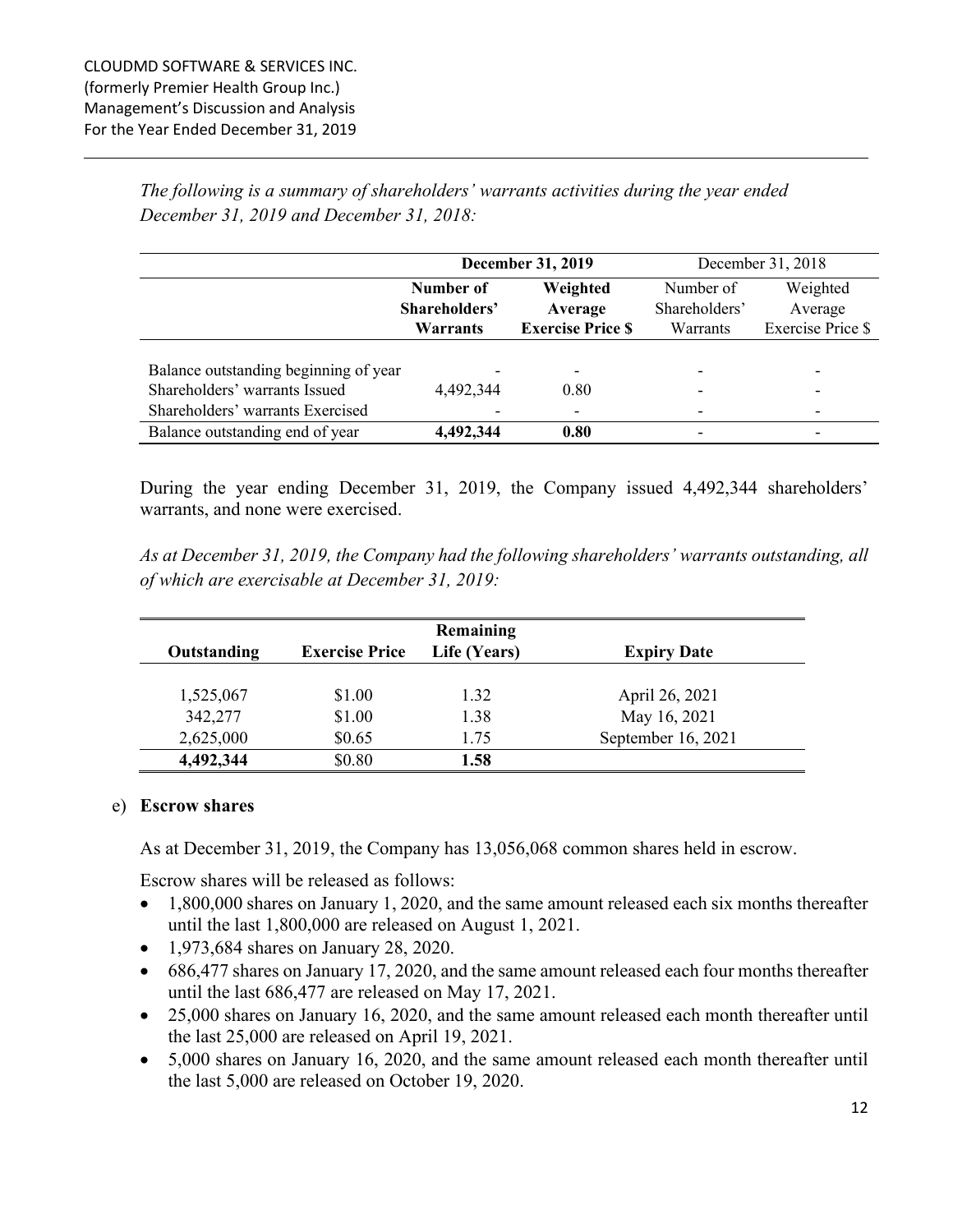## f) **Stock Options**

The Company has adopted an incentive stock option plan (the "Option Plan") which provides that the Board of Directors of the Company may from time to time, in its discretion, and in accordance with the applicable stock exchange's requirements, grant to directors, officers, employees and consultants to the Company, non-transferable options to purchase common shares. Pursuant to the Option Plan, the number of common shares reserved for issuance will not exceed 10% of the issued and outstanding common shares of the Company. Options granted under the Option Plan can have a maximum exercise term of 5 years from the date of grant. Vesting terms will be determined at the time of grant by the Board of Directors.

#### *The following grants were made during the year ended December 31, 2019:*

On February 4, 2019, 300,000 options were granted to consultants of the Company, exercisable at \$0.76 per share. The options vest 4 months after the grant and have a five-year expiry date from the date of grant. The fair value of the options at grant date was \$181,116, of which \$181,116 was recorded in the year ended December 31, 2019 based on vesting conditions.

On February 4, 2019, 2,050,000 options were granted to employees of the Company, exercisable at \$0.76 per share. The options shall vest 25% every 6 months, commencing on August 4, 2019. The options have a five-year expiry date from the date of grant. The fair value of the options at grant date was \$1,237,623, of which \$916,026 was recorded in the year ended December 31, 2019 based on vesting conditions.

On July 17, 2019, 200,000 options were granted to employees of the Company, exercisable at \$0.32 per share. The options shall vest 25% every 6 months, commencing on January 16, 2020. The options have a five-year expiry date from the date of grant. The fair value of the options at grant date was \$47,736, of which \$22,565 was recorded in the year ended December 31, 2019 based on vesting conditions.

On August 20, 2019, 1,000,000 options, exercisable at \$0.50 per share, were cancelled. The fair value of the options at grant date was \$245,950 (\$245,950 was recorded as share based compensation in the year ended December 31, 2018).

On August 20, 2019, 2,400,000 options were granted to consultants of the Company, exercisable at \$0.25 per share. The options vested immediately. The options have a five-year expiry date from the date of grant. The fair value of the options at grant date was \$446,829, of which \$446,829 was recorded in the year ended December 31, 2019 based on vesting conditions.

On November 6, 2019, 300,000 options were granted to consultants of the Company, exercisable at \$0.40 per share. The options vested immediately. The options have a five-year expiry date from the date of grant. The fair value of the options at grant date was \$89,566, of which \$89,566 was recorded in the year ended December 31, 2019 based on vesting conditions.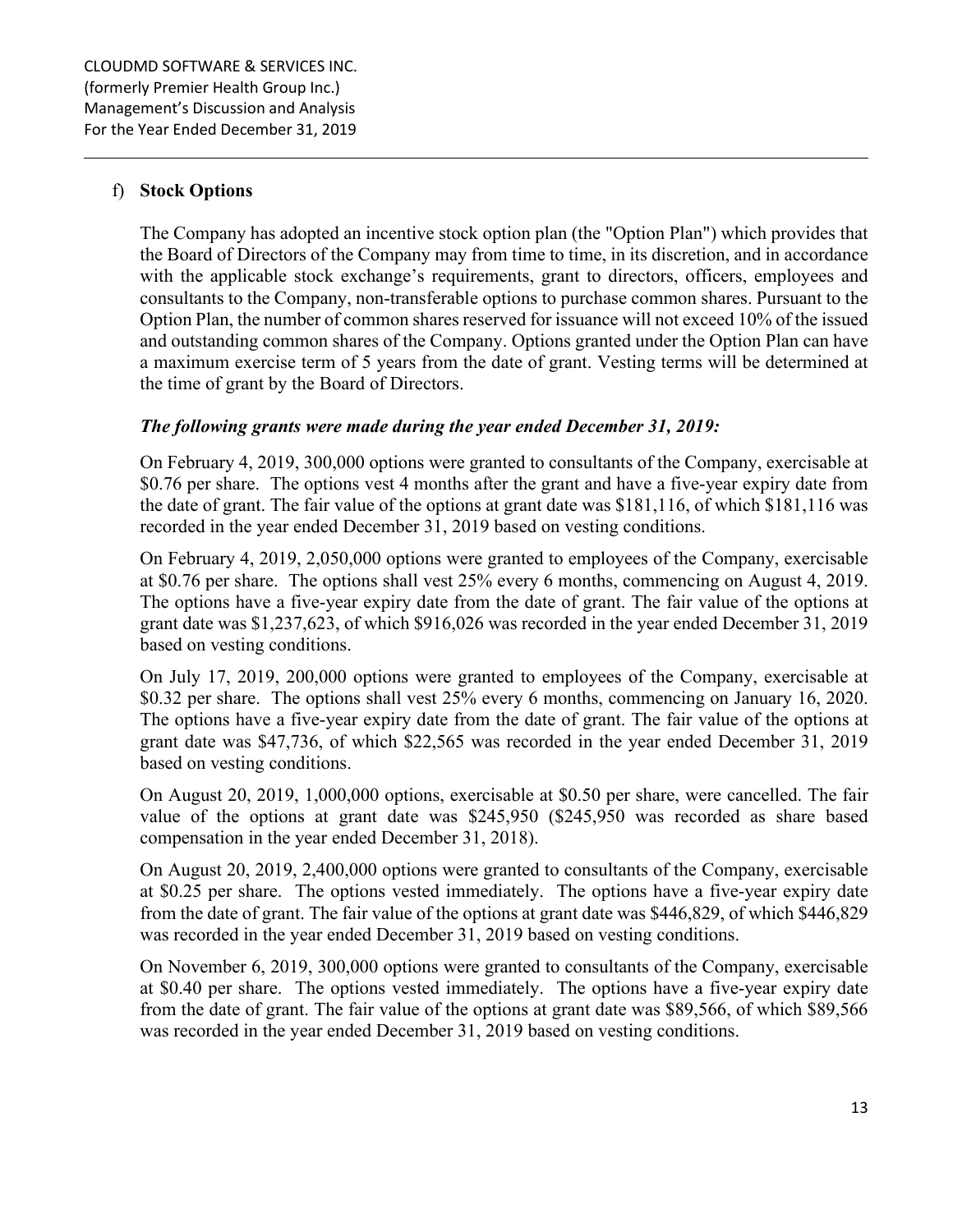On December 20, 2019, 800,000 options, exercisable at \$0.25 per share, were cancelled. The fair value of the options at grant date was \$148,943 (\$148,943 was recorded as share based compensation in the year ended December 31, 2019).

The option pricing model used an average risk-free rate ranging from 1.27% and 1.8% with an average risk-free rate of 1.50%, estimated life of 5 years, volatility of 100% and dividend yield of  $0\%$ .

#### *The following grants were made during the year ended December 31, 2018:*

On August 13, 2018, 3,200,000 options were granted to consultants and officers of the Company, exercisable at \$0.50 per share. The options vest 4 months after the grant and have a five-year expiry date from the date of grant. The fair value of the options at grant date was \$787,041, of which all was recorded in the year ended December 31, 2018 based on vesting conditions.

On August 13, 2018, 800,000 options were granted to employees of the Company, exercisable at \$0.50 per share. The options shall vest 25% every 6 months, commencing on February 13, 2019. The options have a five-year expiry date from the date of grant. The fair value of the options at grant date was \$196,760, of which \$99,628 (\$77,973 in the year ended December 31, 2018) was recorded in the year ended December 31, 2019 based on vesting conditions.

The option pricing model used an average risk-free rate of 1.5%, estimated life of 5 years, volatility of 100% and dividend yield of 0%.

*The following is a summary of option activities during the year ended December 31, 2019 and period ending December 31, 2018:* 

|                                       | <b>December 31, 2019</b> |                          |           | December 31, 2018        |
|---------------------------------------|--------------------------|--------------------------|-----------|--------------------------|
|                                       | Number of                | Weighted                 |           | Weighted                 |
|                                       | <b>Options</b>           | Average                  | Options   | Average                  |
|                                       |                          | <b>Exercise Price \$</b> |           | Exercise Price \$        |
|                                       |                          |                          |           |                          |
| Balance outstanding beginning of year | 4,000,000                | 0.50                     |           | -                        |
| <b>Options Granted</b>                | 5,250,000                | 0.49                     | 4,000,000 | 0.50                     |
| <b>Options Cancelled</b>              | (1,800,000)              | 0.39                     |           |                          |
| Options Exercised                     | (2,200,000)              | 0.32                     |           | $\overline{\phantom{0}}$ |
| Balance outstanding end of year       | 5,250,000                | \$0.60                   | 4,000,000 | \$ 0.50                  |

During the year ending December 31, 2019, 5,250,000 options were granted, 1,800,000 were cancelled, and 2,200,000 options were exercised.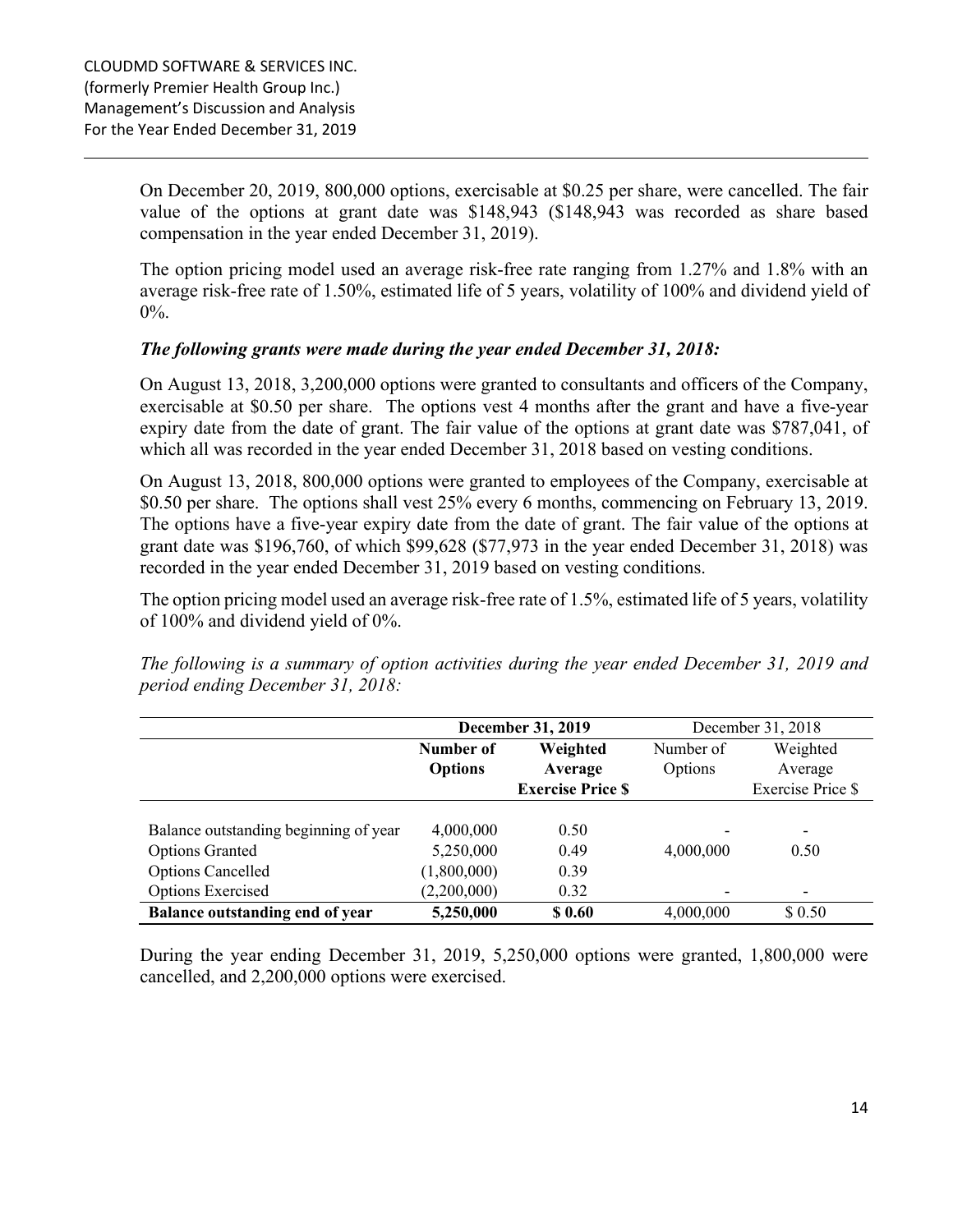|             |                    |                       | <b>Remaining Life</b> |                    |
|-------------|--------------------|-----------------------|-----------------------|--------------------|
| Outstanding | <b>Exercisable</b> | <b>Exercise Price</b> | (Years)               | <b>Expiry Date</b> |
| 2,400,000   | 2,000,000          | \$0.50                | 3.62                  | August 12, 2023    |
| 2,350,000   | 812,500            | \$0.76                | 4.10                  | February 3, 2024   |
| 200,000     | ٠                  | \$0.32                | 4.55                  | July 16, 2024      |
| 300,000     | 300,000            | \$0.40                | 4.85                  | November 5, 2024   |
| 5,250,000   | 3,112,500          |                       | 3.94                  |                    |

*As at December 31, 2019, the Company had the following stock options outstanding and exercisable:*

## **CAPITAL DISCLOSURES**

The Company's future capital requirements will depend on many factors, including, among others, its ability to earn cash flow from operations. Should the Company wish to pursue current and future business opportunities, additional funding will be required. If additional funds are raised through the issuance of equity securities, the percentage ownership of current shareholders will be reduced, and such equity securities may have rights, preferences, or privileges senior to those of the holders of the Company's common stock. No assurance can be given that additional financing will be available, or that it can be obtained on terms acceptable to the Company and its shareholders. If adequate funds are not available, the Company may not be able to meet its contractual requirements.

## **FINANCIAL INSTRUMENTS AND RISK MANAGEMENT**

The Company's financial instrument consist of cash, accounts receivable, deposits, marketable securities, accounts payable, other current liabilities, and long-term debt.

The Company's cash and marketable securities are measured at fair value under the fair value hierarchy based on level one quoted prices in active markets for identical assets or liabilities. The Company's accounts receivable, accounts payable, and other current liabilities, have amortized costs that approximate their fair value due to their short terms to maturity. The Company's long-term debt is measured at amortized cost, which approximates fair value.

The Company's risk exposures and the possible impact of these expenses on the Company's financial instruments are summarized below:

## **Credit Risk**

Credit risk is the risk that one party to a financial instrument will cause a loss for the other party by failing to discharge an obligation. As of December 31, 2019, the Company is exposed to credit risk to the extent that its clients become unable to meet their payment obligations. Trade receivables include amounts receivables from the sale of services and GST receivables.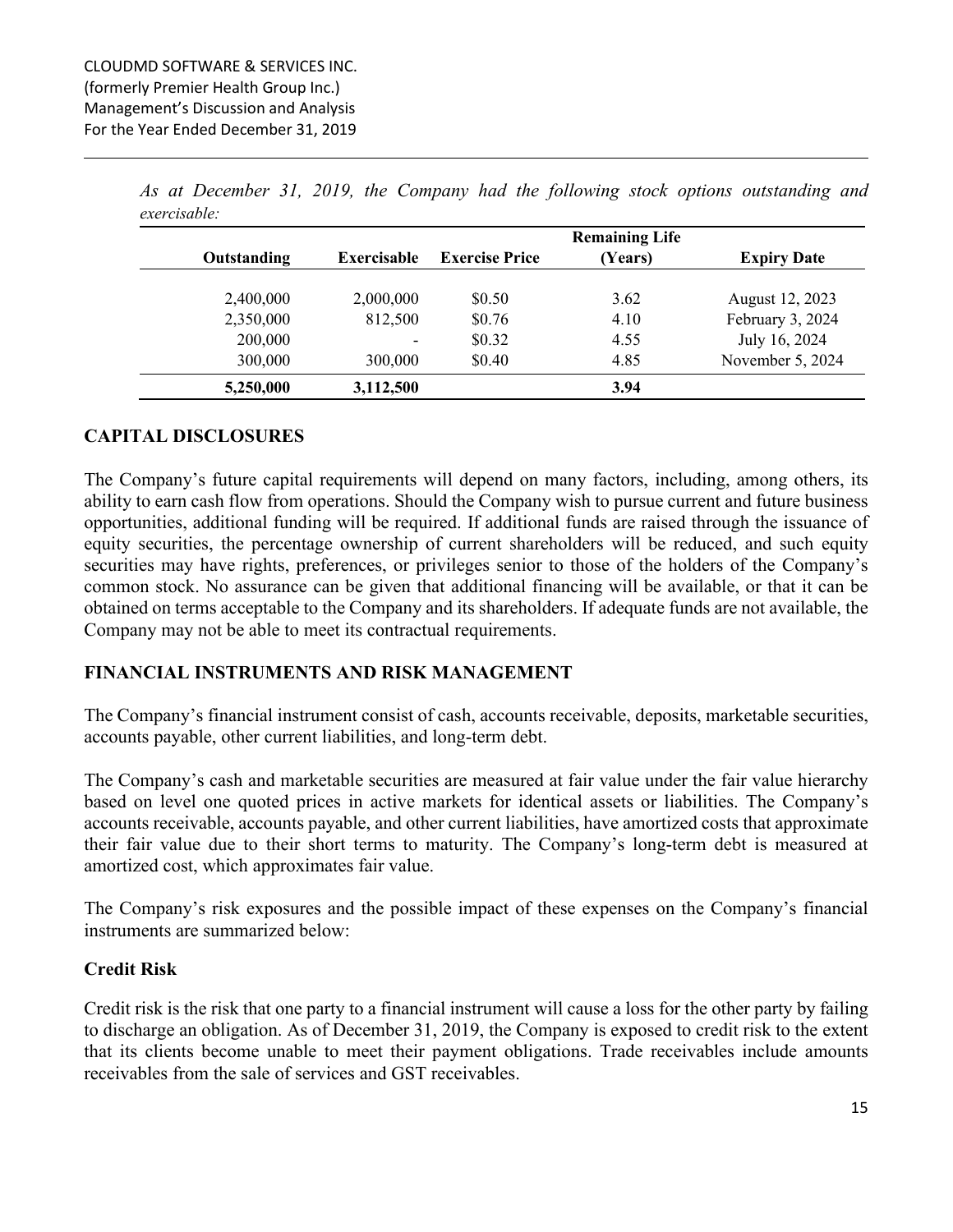# **Liquidity Risk**

Liquidity risk is the risk that an entity will encounter difficulty in meeting obligations associated with financial liabilities. The Company's approach to managing liquidity risk is to ensure that it will have sufficient liquidity to meet liabilities when due. As at December 31, 2019, the Company did have sufficient cash on hand to meet its current liabilities but continues to need to source different methods of financing.

#### **Market Risk**

Market risk is the risk of loss that may arise from changes in market factors such as interest rates, foreign exchange rates, and commodity and equity prices.

#### **a) Interest rate risk**

Interest risk is the risk that the fair value or future cash flows will fluctuate as a result of changes in market risk. The Company's sensitivity to interest rates is insignificant.

#### **b) Currency risk**

Currency risk is the risk that the fair value or future cash flows of a financial instrument denominated in a foreign currency will fluctuate because of changes in foreign exchange rates. The Company's functional currency is the Canadian dollar and the majority of its transactions are in Canadian dollars. The Company's exposure to foreign currency risk is low.

#### **c) Price risk**

The Company is exposed to price risk with respect to equity prices, since the Company possesses investments in publicly traded securities. The Company closely monitors those prices to determine the appropriate course of action to be taken. The maximum exposure to the Company is the fair value of its marketable securities, which have been recorded at \$1.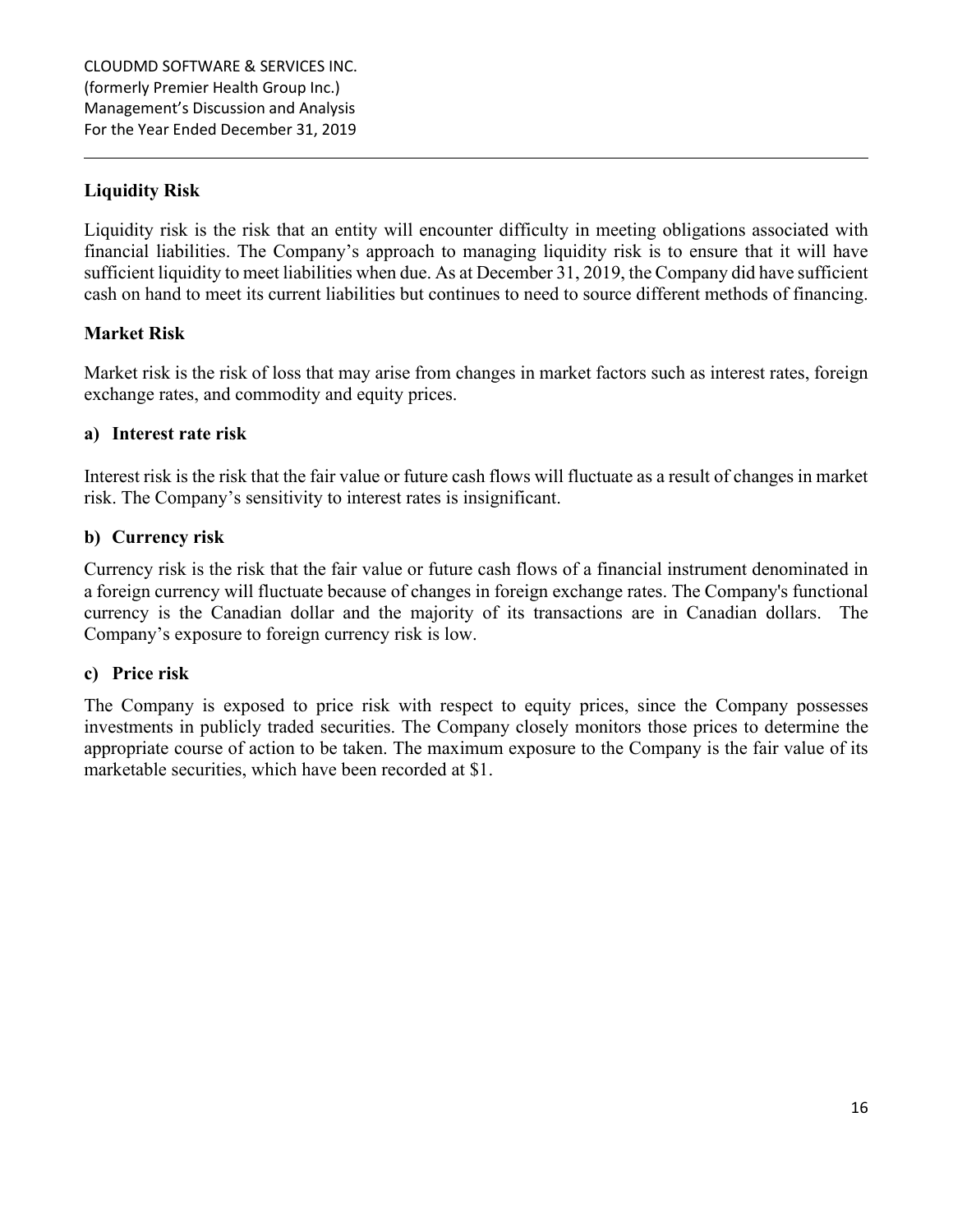## **RELATED PARTY TRANSACTIONS**

Key management personnel are those persons having authority and responsibility for planning, directing and controlling the activities of the Company, directly or indirectly. Key management personnel include the Company's executive officers and Board of Director members.

| 31, 2019                                                                                                                                                                                                                                                                | <b>December</b><br>31, 2018            |
|-------------------------------------------------------------------------------------------------------------------------------------------------------------------------------------------------------------------------------------------------------------------------|----------------------------------------|
| \$<br>Management fees to the former CFO<br><sup>S</sup><br>$\overline{\phantom{a}}$<br>Administration fees paid to a company owned by the former CFO<br>-<br>Rent paid to a company owned by the former CFO                                                             | 36,000<br>5,621<br>5,621               |
| Salaries paid to the CEO<br>240,000<br>Salaries paid to the CFO<br>100,000                                                                                                                                                                                              | 120,000<br>25,000                      |
| Salaries paid to the COO<br>100,000<br>Consulting fees to the former CEO, included in loss from discontinued operations<br>Stock-based compensation to the CEO, CFO and COO<br>۰<br>Accretion and interest expense on convertible debenture to the former CEO<br>86,330 | 50,000<br>16,518<br>442,711<br>315,582 |

As at December 31, 2018, the Company had \$43,001 due from the former CFO and a company owned by the former CFO. The former CFO was also a director of the Company as at December 31, 2019. This amount is non-interest bearing. This amount owing to the Company by the former CFO was assigned to the former CEO, as part of the settlement agreement entered on April 1, 2019 (Refer to Note 20 for further details).

As at December 31, 2018, the Company had \$220,000 receivable from Explorinvest Capital Corp., a company partially owned by the former CFO of the Company. During the year ended December 31, 2018, this note was converted into a convertible promissory note, with accrued interest of 6.5% per annum, payable on April 1, 2019. The Company had the right to convert this promissory note at any time at \$0.25 per share. This note owing to the Company was assigned to the former CEO, as part of the settlement agreement entered on April 1, 2019 (Refer to Note 20 for further details).

As at December 31, 2018, the Company had a convertible debenture valued at \$1,451,786 to the former CEO. During the 12-month period ended December 31, 2019, \$44,174 of accretion expense, and \$42,156 of interest expense, for a total of \$86,330 was recorded as accretion and interest expense (2018 - \$315,582). On April 1, 2019, a settlement agreement was entered to complete the full transfer of the Company's 99.9% ownership of Clinicas and the forgiveness of the convertible debenture issued on the original purchase of 99.9% of Clinicas. *(Note 15, 20)*.

As at December 31, 2019, included in accounts payable, is \$Nil (2018 - \$14,766) owing to directors of the Company.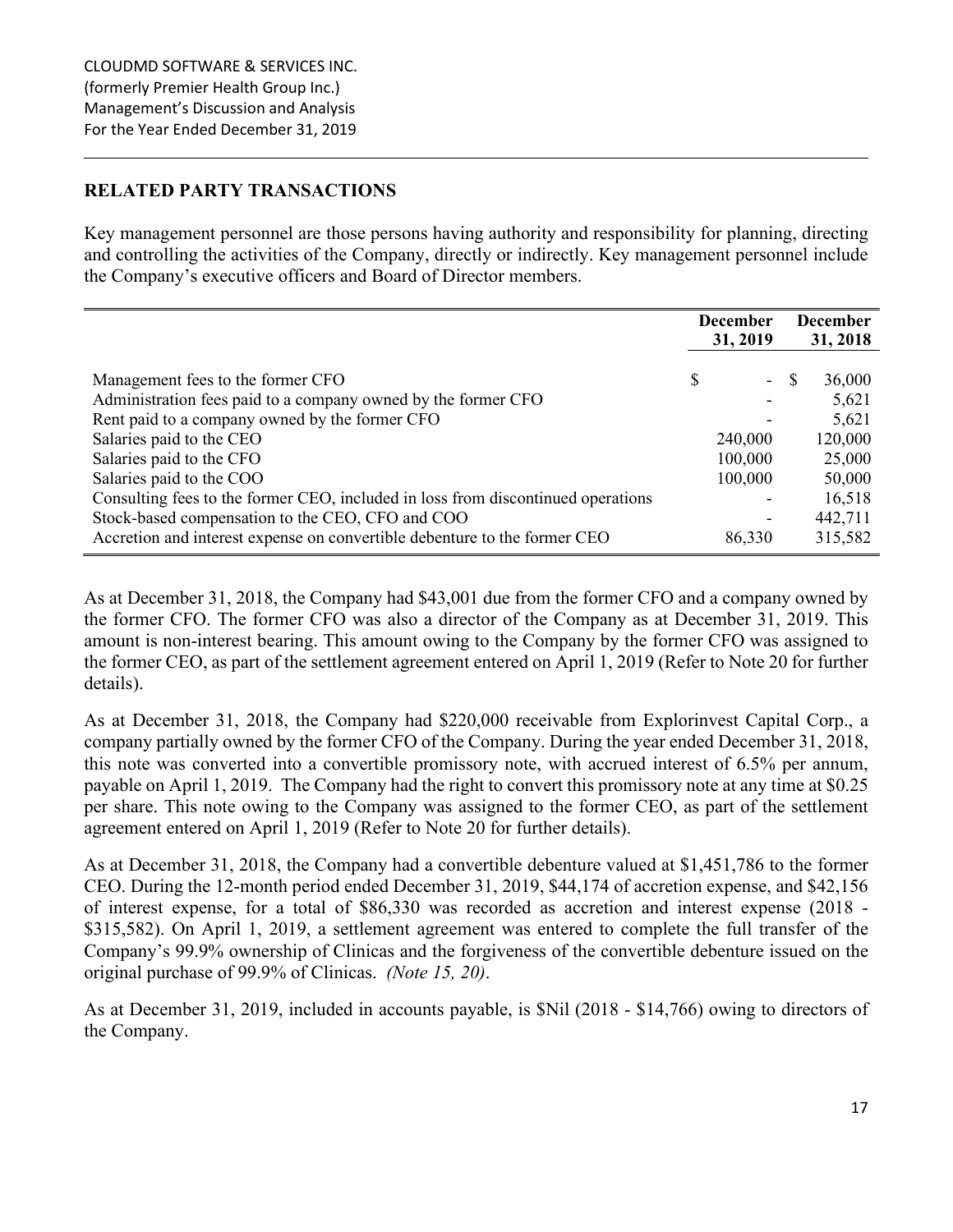As at December 31, 2018, the company had \$316,779 owing to the former CEO, which was included in net liabilities from discontinued operations. (Note 20). No amount is owing as at December 31, 2019.

# **RISKS AND UNCERTAINTIES**

These statements represent the Company's intentions, plans, expectations and beliefs as of the date hereof, and are subject to risks, uncertainties and other factors of which many are beyond the control of the Company.

Prior to making an investment decision, investors should consider the investment risks set out below and those described elsewhere in this document, which are in addition to the usual risks associated with an investment in a business at an early stage of development. The directors of the Company consider the risks set out below to be the most significant to potential investors in the Company but are not all of the risks associated with an investment in securities of the Company. If any of these risks materialize into actual events or circumstances or other possible additional risks and uncertainties of which the directors are currently unaware, or which they consider not to be material in relation to the business, actually occur, the Company's assets, liabilities, financial condition, results of operations (including future results of operations), business and business prospects, are likely to be materially and adversely affected. In such circumstances, the price of the Company's securities could decline, and investors may lose all or part of their investment.

# *Dependence on Key Personnel*

The success of the Company is largely dependent on the performance of its key senior management employees. Failure to retain key employees and to attract and retain additional key employees with necessary skills could impact the Company's growth and profitability. The departure or death of certain members of the executive team could have an adverse effect on the Company.

# *Cybersecurity*

With the Company's focus on the use of online applications, mobile technologies and cloud computing, comes an increase in cybersecurity risk. The potential consequences can range from unauthorized access to sensitive or personal information to causing operational disruption. Such an event could compromise the Company's confidential information as well as that of the Company's patients and third parties with whom the Company interacts and may result in the inability to process patient transactions, remediation costs, loss of revenue, reputation damage, additional regulatory scrutiny and litigation.

## *Reliance on third party service providers*

The Company relies on third-party service providers to perform or support critical operations such as IT and EMR (electronic medical records) maintenance. In an event that these vendors and/or partners discontinue service, the Company would need to replace these providers. In doing so, the Company may incur additional costs or experience temporary interruptions in its business as it explores alternate providers.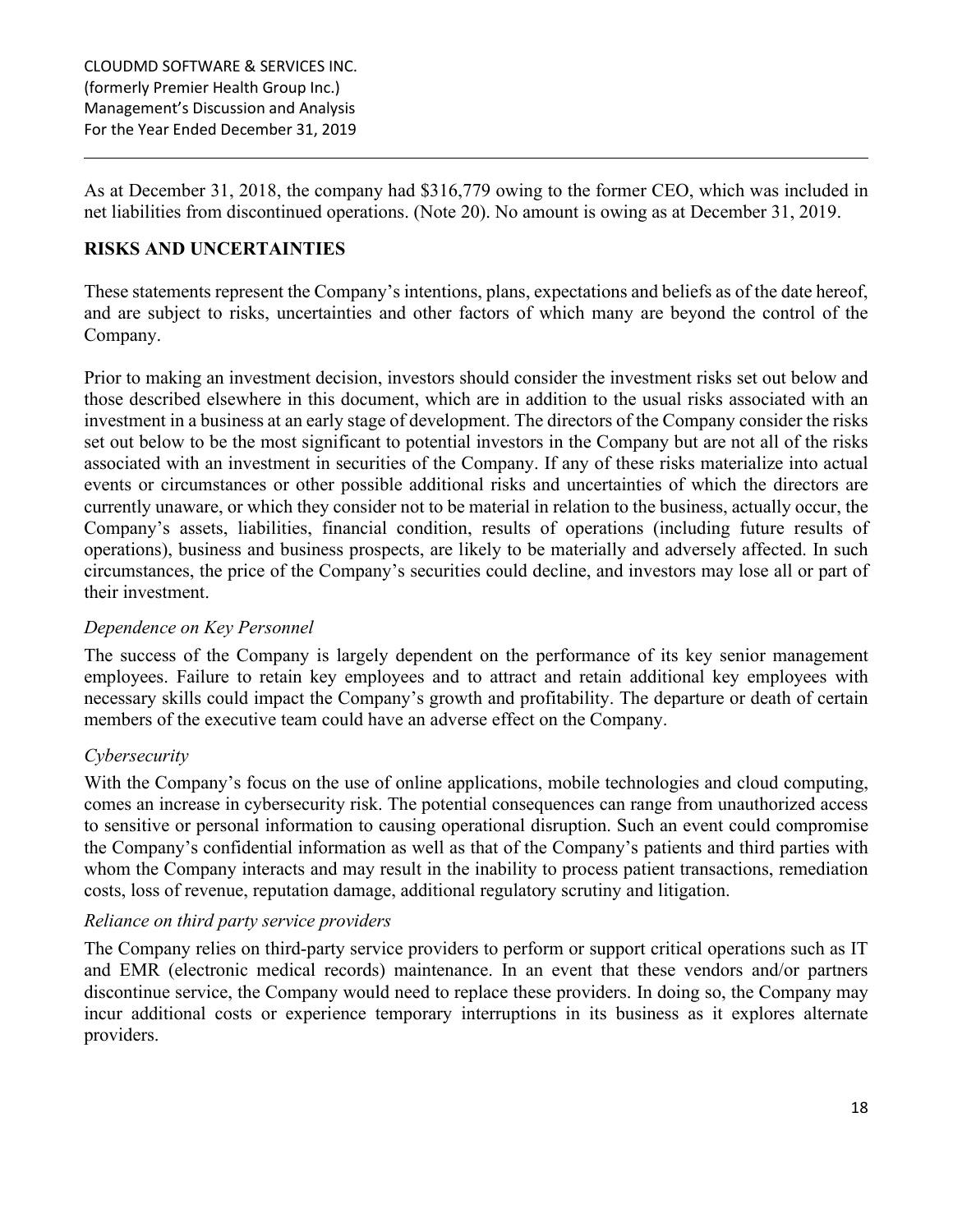## *Risks Related to Investments*

The Company intends to expand its operations and business by investing in additional businesses, products or technologies. Investments may involve a number of special risks, including diversion of management's attention, failure to retain key personnel, unanticipated events or circumstances, and legal liabilities. In addition, there can be no assurance that the businesses, products or technologies, if any, will achieve anticipated revenues and income. Investments could also result in potentially dilutive issuances of equity securities. The failure of the Company to manage its investment strategy successfully could have a material adverse effect on the Company's business, results of operations and financial condition.

# *General Healthcare Regulation*

Due to the public and complex nature of healthcare in Canada, the Company's businesses operate in an environment in which government regulations and funding play a key role. Decisions made regarding such funding are largely beyond the businesses' control. Any change in governmental regulation, delisting of services, and licensing requirements relating to healthcare services, or their interpretation and application, could adversely affect the business, financial condition and results of operations of these business units. In addition, the Company could incur significant costs in the course of complying with any changes in the regulatory regime. Non-compliance with any existing or proposed laws or regulations could result in audits, civil or regulatory proceedings, fines, penalties, injunctions, recalls or seizures, any of which could adversely affect the reputation, operations or financial performance of the Company.

# *Uncertainty of Liquidity and Capital Requirements*

The future capital requirements of the Company will depend on many factors, including the number and size of acquisitions consummated, rate of growth of its client base, the costs of expanding into new markets, the growth of the market for healthcare services and the costs of administration. In order to meet such capital requirements, the Company may consider additional public or private financing (including the incurrence of debt and the issuance of additional common shares) to fund all or a part of a particular venture, which could entail dilution of current investors' interest in the Company. There can be no assurance that additional funding will be available or, if available, that it will be available on acceptable terms. If adequate funds are not available, the Company may have to reduce substantially or otherwise eliminate certain expenditures. There can be no assurance that the Company will be able to raise additional capital if its capital resources are depleted or exhausted. Further, due to regulatory impediments and lack of investor appetite, the ability of the Company to issue additional common shares or other securities exchangeable for or convertible into common shares to finance acquisitions may be restricted.

## *Shortage of Healthcare Professionals*

Due to the ongoing shortage of certain professional medical personnel in Canada, as the Company continues to grow its operations, it may experience difficulty in recruiting physicians, nurses and other healthcare practitioners. As a result, this may adversely impact the business, financial condition and results of operations.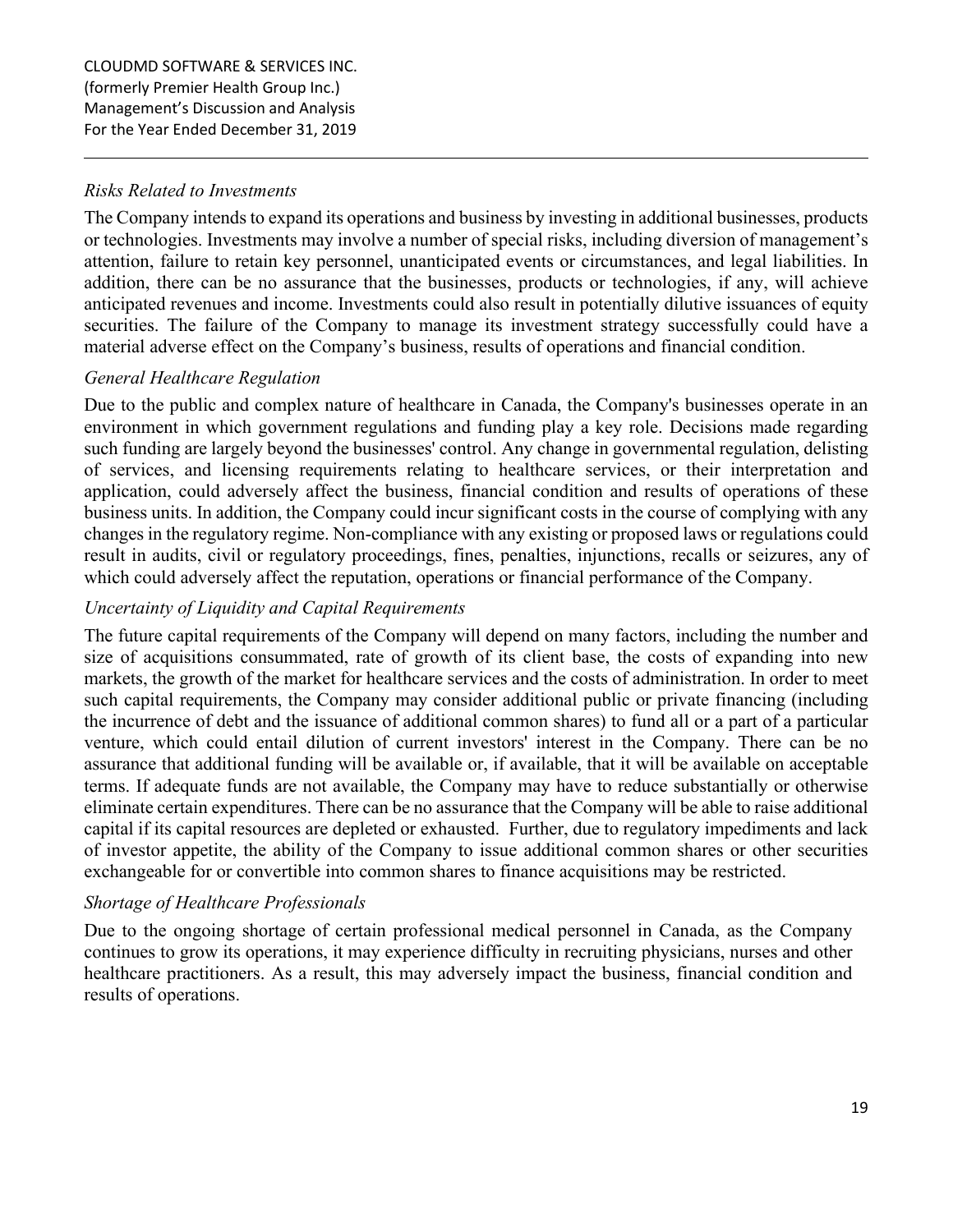# *Confidentiality of Personal and Health Information –*

Given the nature of the business, the Company and its subsidiaries' employees are privy to sensitive information, such as medical histories, on clients. Although the Company has clear policies  $\&$  procedures in place, there can be no assurance that these are sufficient to address the privacy concerns of existing and future clients. In the event that a breach of confidentiality takes place, the Company could be liable for damages or for criminal fines or penalties.

## *Competition*

There can be no assurance that the Issuer will successfully differentiate its current and proposed services from the services of its competitors, or that the marketplace will consider the products and services of the company to be superior to competing services.

## *Limited Location*

All the Company's current revenues will be derived from its subsidiaries, HealthVue Medical clinics, Pharmacies, and Cloud Practice, all located in the Province of British Columbia, Canada. Consequently, the Company's performance will depend on establishing market acceptance of its clinics, pharmacies and health technology services. Any reduction in anticipated future demand or anticipated future sales of these services or any increase in competition or changes to economic or other factors impacting that market could have a material adverse effect on the company's business prospects, operating results, or financial condition.

## *Legislative, Insurance, Compliance Costs, Regulatory Action and Environment*

To comply with various increasing and complex regulatory reporting and standards involves significant cost. Changes to securities regulatory standards, account policy, and compliance reporting could place an additional expense burden on the Company. Insurers may increase premiums as the Company's business continue to grow so future premiums for the Company's insurance policies, including directors' and officers' insurance policies, could be subject to increase.

## *Uninsured Risks*

The Company may carry insurance to protect against certain risks in such amounts as it considers adequate. Risks not insured against include lost records, loss or damage or other hazards against which such corporations cannot insure or against which they may elect not to insure.

## *Conflicts of Interest*

Certain of the directors of the Company also serve as directors and/or officers of other reporting and private companies. Consequently, there are no known conflicts but there exists the possibility for such directors to be in a position of conflict. Any decision made by such directors involving the Company will be made in accordance with their duties and obligations to deal fairly and in good faith with the Company and such other companies. In addition, such directors will declare, and refrain from voting on, any matter in which such directors may have a conflict of interest.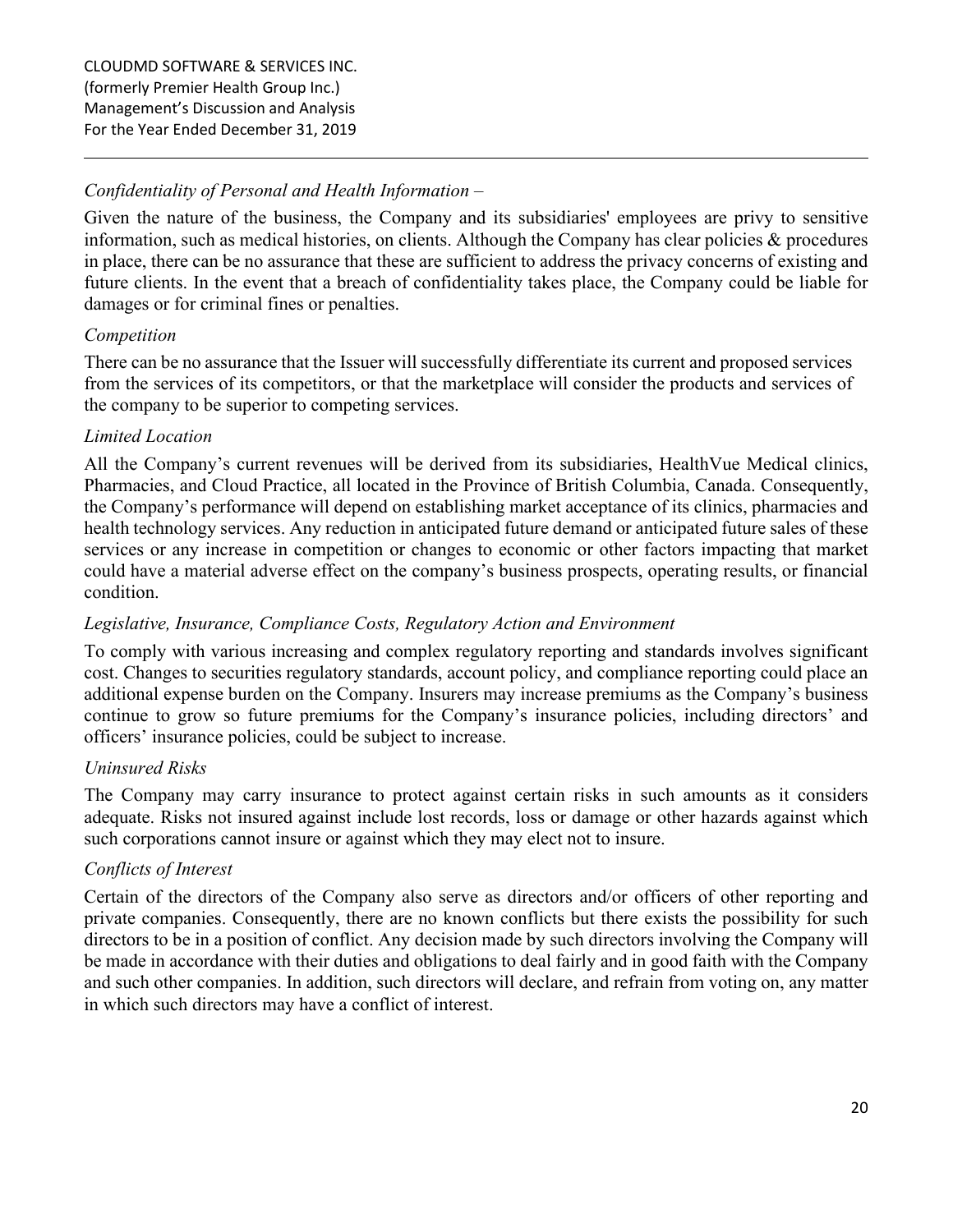#### **SUBSEQUENT EVENTS**

- On January 9, 2020, the Company announced the appointment of Richard Atkins as Senior Vice-President of Sales.
- On January 10, 2020, the Company announced closing of the acquisition of Livecare Health Canada Inc. ("Livecare"). Livecare is a Canadian telehealth company founded and operated by physicians dedicated to giving patients access to quality, real-time healthcare, regardless of where they are located. Livecare offers digital technologies that connect doctors and allied health care providers to their patients via secure, encrypted, face-to-face video and messaging. In addition to its telemedicine platform, Livecare offers kindredPHR -- a personalized health record used for storing, managing, and sharing health information, thus enabling patients' access to manage their own care and share amongst their multiple health care providers.

Under the terms of the agreement, in consideration for the purchase of all of the outstanding Livecare securities, CloudMD will: (i) assume all of the outstanding liabilities of Livecare and its wholly-owned subsidiary; and (ii) issue to the Livecare shareholders an aggregate of up to 4,500,000 common shares of the Company. The Consideration Shares will be subject to certain contractual restrictions on trading for a period of twenty-four months from the date of issuance.

- On January 14, 2020, the Company announced the appointment of Amit Mathur to the board of directors.
- On January 30, 2020, the Company entered into a settlement agreement to settle outstanding debt owed to a party by its wholly owned subsidiary, Livecare. Pursuant to the settlement agreement, the Company issued an aggregate of 1,500,000 common shares ("Shares") of the Company at a deemed price of CDN\$0.40 per share to settle an aggregate principal amount of CDN\$1,072,394.08 in debt.
- On February 4, 2020, the Company announced the appointment of Amit Mathur as President of the Company.
- On February 5, 2020, the Company launched CloudMD, its direct-to-consumer telemedicine application.
- On February 20, 2020, the Company changed its name from Premier Health Group Inc. to CloudMD Software & Services Inc. Additionally, the Company's trading symbol changed to "DOC" on February 24, 2020.
- On March 19, 2020, the Company announced the appointment of Mark Kohler as a director of the Company and announced the resignation of Donald Gordon as a director of the Company.
- On March 20, 2020, the Company closed the first tranche of a brokered private placement led by Gravitas Securities Inc. of 4,875,449 units for gross proceeds of \$2,340,215 (\$0.48 per common unit). Each unit consisted of one common share and one-half of one common share purchase warrant of the Company. Each whole warrant is exercisable into one common share of the Company at an exercise price of \$0.70 for a period of 24 months from the date of issuance of such warrant.